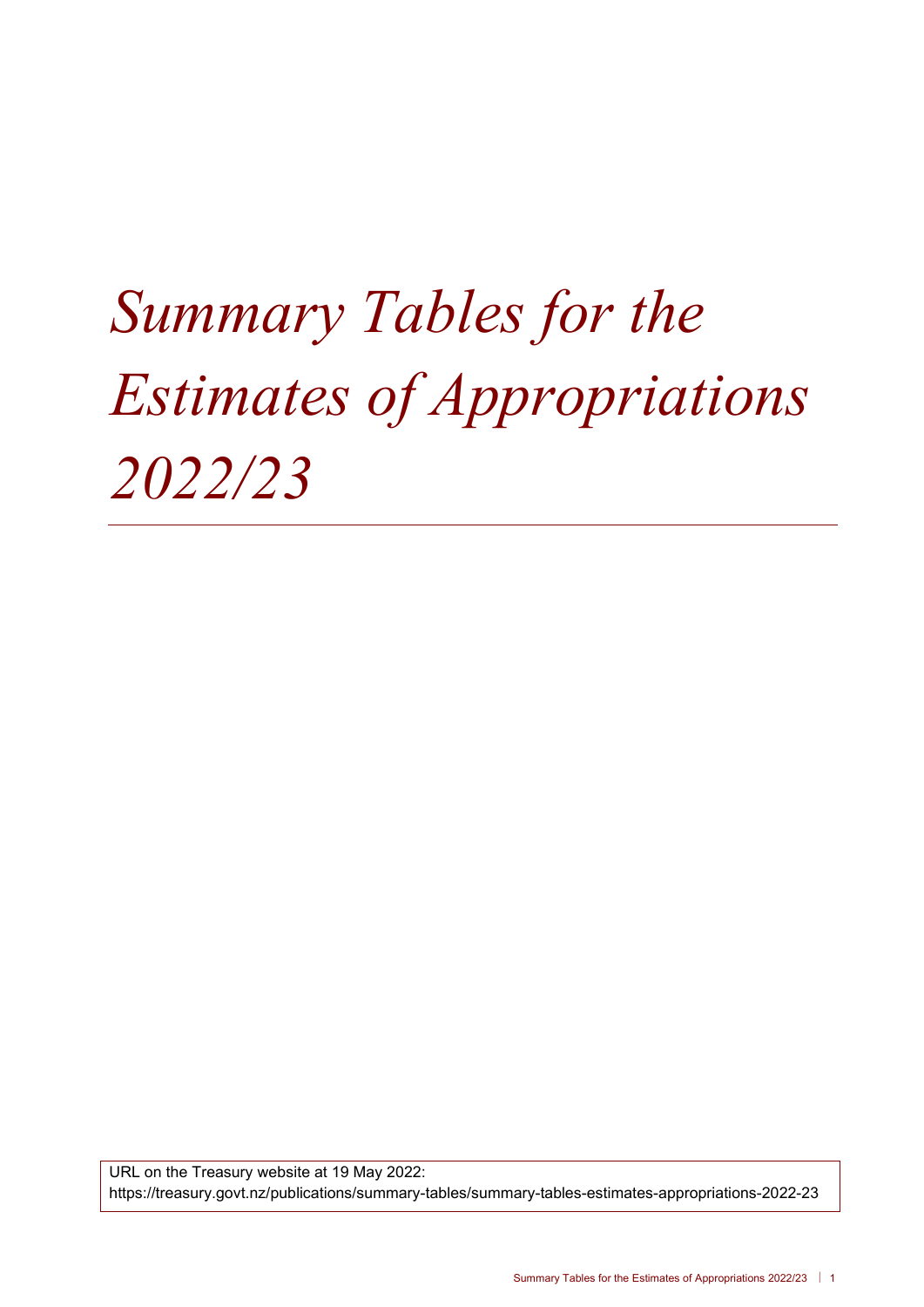# Summary of Trends

|                                                                          | 2017/18         | 2018/19         | 2019/20                                 | 2020/21                   | 2021/22                                              |                 |                                                    | 2022/23                |                        | 2023/24                                                     | 2024/25            | 2025/26            |
|--------------------------------------------------------------------------|-----------------|-----------------|-----------------------------------------|---------------------------|------------------------------------------------------|-----------------|----------------------------------------------------|------------------------|------------------------|-------------------------------------------------------------|--------------------|--------------------|
|                                                                          |                 |                 |                                         |                           | Final                                                | Estimated       | Departmental   Departmental<br><b>Transactions</b> | Non-<br>Transactions   | Total                  |                                                             |                    |                    |
|                                                                          | Actual<br>\$000 | Actual<br>\$000 | Actual<br>\$000                         | Actual<br>\$000           | <b>Budgeted</b><br>\$000                             | Actual<br>\$000 | <b>Budget</b><br>\$000                             | <b>Budget</b><br>\$000 | <b>Budget</b><br>\$000 | Estimated<br>\$000                                          | Estimated<br>\$000 | Estimated<br>\$000 |
| <b>Appropriations</b>                                                    |                 |                 |                                         |                           |                                                      |                 |                                                    |                        |                        |                                                             |                    |                    |
| Output Expenses                                                          | 29,184,536      | 31,378,590      | 34,260,712                              | 37,417,653                | 41,595,157                                           | 40,725,683      | 9,223,443                                          | 34,540,585             | 43,764,028             | 43,662,664                                                  | 42,527,814         | 42,203,716         |
| Benefits or Related Expenses                                             | 25,066,088      | 27,859,580      | 30,469,056                              | 33,742,104                | 35,543,346                                           | 35, 150, 226    | N/A                                                | 37,979,264             | 37,979,264             | 40,831,982                                                  | 43,430,417         | 46,007,821         |
| <b>Borrowing Expenses</b>                                                | 3,418,891       | 3,356,216       | 3,082,362                               | 3,155,054                 | 4,013,072                                            | 4,013,072       |                                                    | 4,577,360              | 4,577,360              | 4,545,238                                                   | 4,785,652          | 4,671,396          |
| Other Expenses                                                           | 5,560,241       | 5,245,183       | 24,395,302                              | 20,034,525                | 32,307,513                                           | 30,435,109      | 61,575                                             | 18,956,029             | 19,017,604             | 18,272,451                                                  | 18,936,481         | 19,997,514         |
| Capital Expenditure                                                      | 8,016,138       | 8,961,250       | 11,340,015                              | 13,084,350                | 19,325,543                                           | 19,055,668      | 4,754,960                                          | 12,961,792             | 17,716,752             | 18,795,955                                                  | 12,658,144         | 11,954,742         |
| Intelligence and Security Department Expenses<br>and Capital Expenditure | 169,820         | 203,401         | 225,484                                 | 257,264                   | 346,358                                              | 274,711         | 343,172                                            | N/A                    | 343,172                | 314,599                                                     | 290,104            | 290,414            |
| Multi-Category Expenses and Capital<br>Expenditure (MCA)                 |                 |                 |                                         |                           |                                                      |                 |                                                    |                        |                        |                                                             |                    |                    |
| <b>Output Expenses</b>                                                   | 18,306,163      | 19,957,498      | 23,110,694                              | 25, 152, 478              | 34,067,273                                           | 33,774,906      | 12,971,011                                         | 17,599,362             | 30,570,373             | 28,809,730                                                  | 28,567,067         | 28,058,641         |
| <b>Other Expenses</b>                                                    | 280,667         | 482,287         | 970,687                                 | 1,105,673                 | 2,013,644                                            | 1,692,761       |                                                    | 1,709,308              | 1,709,308              | 1,529,240                                                   | 1,084,081          | 936,209            |
| Capital Expenditure                                                      | 644,058         | 589.929         | 668,568                                 | 1,407,331                 | 1,755,391                                            | 1,410,673       | N/A                                                | 1,852,790              | 1,852,790              | 1,595,146                                                   | 1,104,177          | 868,981            |
| <b>Total Appropriations</b>                                              | 90,646,602      | 98,033,934      | 128,522,880                             | 135,356,432   170,967,297 |                                                      | 166,532,809     | 27,354,161                                         | 130,176,490            | 157,530,651            | 158,357,005                                                 | 153,383,937        | 154,989,434        |
| <b>Crown Revenue and Capital Receipts</b>                                |                 |                 |                                         |                           |                                                      |                 |                                                    |                        |                        |                                                             |                    |                    |
| Tax Revenue                                                              | 88,261,652      | 95,282,438      |                                         |                           | 94,661,191   110,789,176   115,905,966   115,905,966 |                 | N/A                                                |                        |                        | 129,430,155   129,430,155   136,119,036   143,724,386       |                    | 152,296,094        |
| Non-Tax Revenue                                                          | 6,516,605       | 7,427,606       | 7,192,551                               | 7,410,201                 | 10,090,299                                           | 10,063,786      | N/A                                                | 10,578,132             | 10,578,132             | 11,038,349                                                  | 11,074,908         | 11,221,078         |
| <b>Capital Receipts</b>                                                  | 2,866,910       | 2,982,338       | 2,939,933                               | 3,450,696                 | 5,559,957                                            | 5,244,381       | N/A                                                | 4,694,182              | 4,694,182              | 5,011,825                                                   | 4,455,820          | 3,940,388          |
| <b>Total Crown Revenue and Capital Receipts</b>                          | 97,645,167      | 105,692,382     | 104,793,675   121,650,073   131,556,222 |                           |                                                      | 131.214.133     | N/A                                                |                        |                        | 144,702,469 144,702,469 152,169,210 159,255,114 167,457,560 |                    |                    |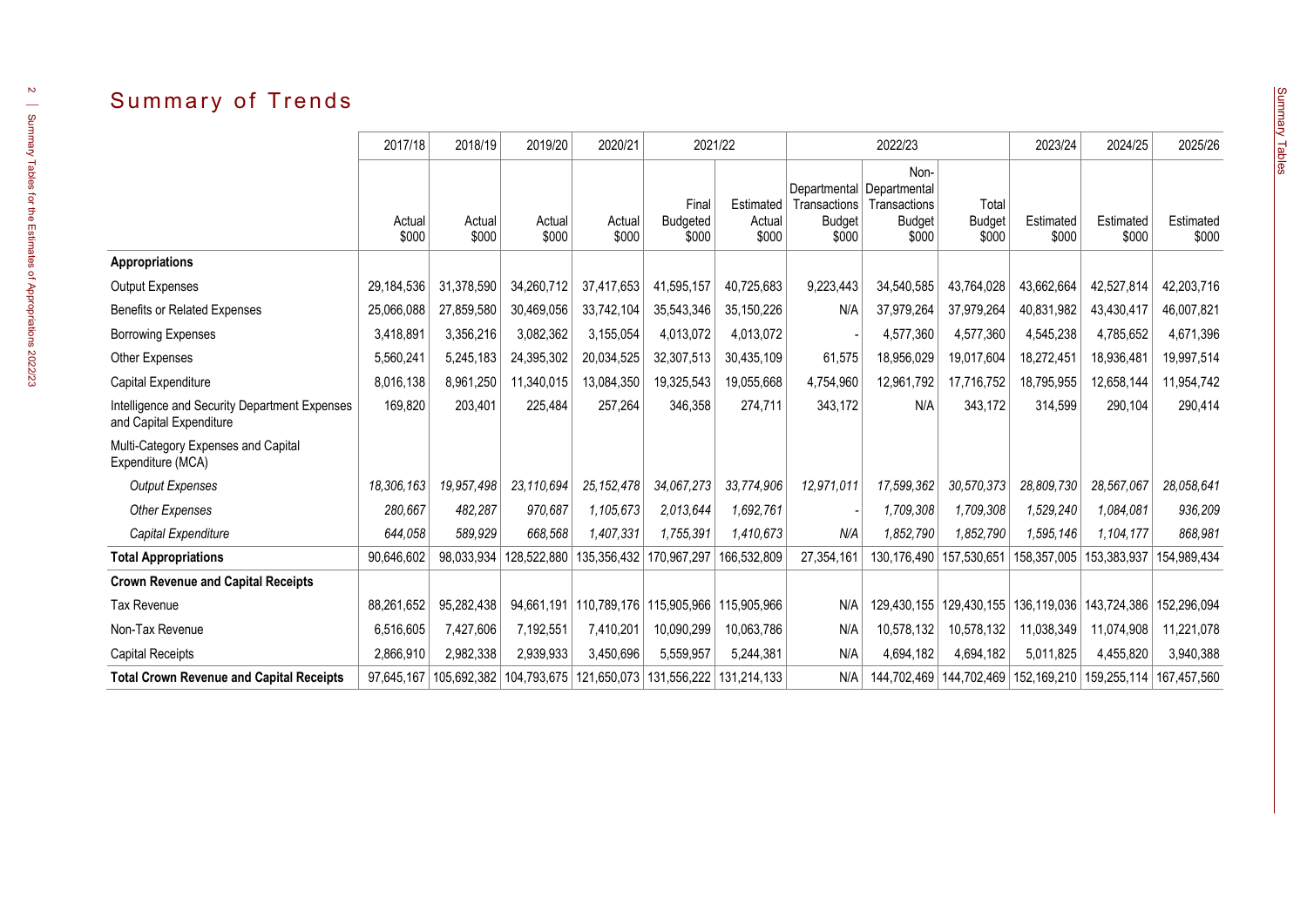# Appropriations for Output Expenses

|                                                        | 2021/22               |                     |                                               | 2022/23                                               |                        |
|--------------------------------------------------------|-----------------------|---------------------|-----------------------------------------------|-------------------------------------------------------|------------------------|
|                                                        | <b>Final Budgeted</b> | Estimated<br>Actual | Departmental<br>Transactions<br><b>Budget</b> | Non-<br>Departmental<br>Transactions<br><b>Budget</b> | Total<br><b>Budget</b> |
| <b>VOTE</b>                                            | \$000                 | \$000               | \$000                                         | \$000                                                 | \$000                  |
| Agriculture, Biosecurity, Fisheries and<br>Food Safety | 16,530                | 16,530              | 2,557                                         | 14,195                                                | 16,752                 |
| Arts, Culture and Heritage                             | 358,164               | 358,164             | 49,678                                        | 312,828                                               | 362,506                |
| Audit                                                  | 99,783                | 99,783              | 105,526                                       |                                                       | 105,526                |
| <b>Building and Construction</b>                       | 75,337                | 69,847              | 69,118                                        |                                                       | 69,118                 |
| Business, Science and Innovation                       | 1,502,436             | 1,435,549           | 335,692                                       | 1,350,520                                             | 1,686,212              |
| Conservation                                           | 631,647               | 618,051             | 651,752                                       | 68,428                                                | 720,180                |
| Corrections                                            | 353,066               | 353,066             | 387,095                                       |                                                       | 387,095                |
| Customs                                                | 287,778               | 287,778             | 299,111                                       |                                                       | 299,111                |
| Defence                                                | 27,184                | 23,345              | 25,540                                        |                                                       | 25,540                 |
| Defence Force                                          | 2,475,896             | 2,475,896           | 2,675,721                                     | 746                                                   | 2,676,467              |
| Education                                              | 4,957,252             | 4,943,999           | 2,416,175                                     | 2,696,382                                             | 5,112,557              |
| <b>Education Review Office</b>                         | 36,107                | 36,107              | 37,795                                        |                                                       | 37,795                 |
| Environment                                            | 297,905               | 297,905             | 211,151                                       | 198,417                                               | 409,568                |
| Finance                                                | 83,903                | 61,412              | 25,597                                        | 24,533                                                | 50,130                 |
| Foreign Affairs                                        | 89,238                | 89,238              | 20                                            | 34,670                                                | 34,690                 |
| Health                                                 | 22,046,629            | 21,881,145          |                                               | 21,111,260                                            | 21,111,260             |
| Housing and Urban Development                          | 940,544               | 385,224             |                                               | 677,856                                               | 677,856                |
| <b>Internal Affairs</b>                                | 135,669               | 134,962             | 113,633                                       | 13,201                                                | 126,834                |
| Justice                                                | 466,358               | 465,108             | 180,800                                       | 409,950                                               | 590,750                |
| Labour Market                                          | 2,030,409             | 2,025,379           | 84,957                                        | 2,096,217                                             | 2,181,174              |
| Lands                                                  | 27,607                | 27,607              | 25,570                                        |                                                       | 25,570                 |
| Māori Development                                      | 569,070               | 569,070             | 87,294                                        | 436,166                                               | 523,460                |
| Office of the Clerk                                    | 23,693                | 23,693              | 23,406                                        |                                                       | 23,406                 |
| Ombudsmen                                              | 42,096                | 42,096              | 50,793                                        |                                                       | 50,793                 |
| Oranga Tamariki                                        | 35,222                | 35,222              | 18,994                                        | 6,555                                                 | 25,549                 |
| Pacific Peoples                                        | 29,695                | 29,695              |                                               | 26,718                                                | 26,718                 |
| Parliamentary Commissioner for the<br>Environment      | 3,763                 | 3,763               | 3,946                                         |                                                       | 3,946                  |
| <b>Parliamentary Counsel</b>                           | 23,543                | 23,543              | 24,357                                        |                                                       | 24,357                 |
| <b>Parliamentary Service</b>                           | 374                   | 374                 | 174                                           |                                                       | 174                    |
| Pike River Re-entry                                    | 7,435                 | 7,435               |                                               |                                                       |                        |
| Police                                                 | 410,642               | 410,642             | 473,301                                       |                                                       | 473,301                |
| Prime Minister and Cabinet                             | 116,321               | 93,144              | 50,424                                        | 1,325                                                 | 51,749                 |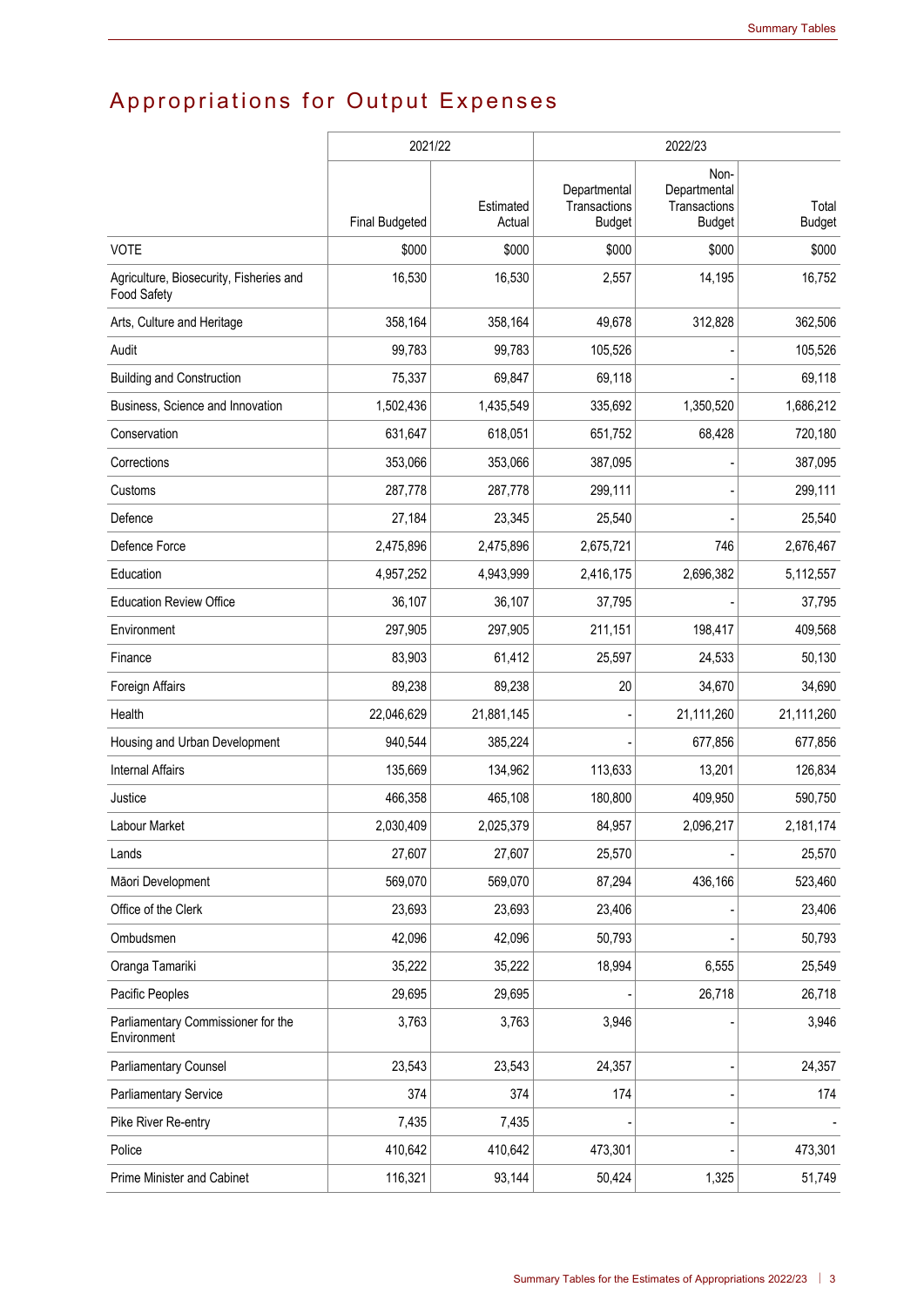|                              | 2021/22               |                     | 2022/23                                       |                                                       |                        |
|------------------------------|-----------------------|---------------------|-----------------------------------------------|-------------------------------------------------------|------------------------|
|                              | <b>Final Budgeted</b> | Estimated<br>Actual | Departmental<br>Transactions<br><b>Budget</b> | Non-<br>Departmental<br>Transactions<br><b>Budget</b> | Total<br><b>Budget</b> |
| <b>VOTE</b>                  | \$000                 | \$000               | \$000                                         | \$000                                                 | \$000                  |
| <b>Public Service</b>        | 55,546                | 54,946              | 48,157                                        |                                                       | 48,157                 |
| Revenue                      | 16,304                | 15,304              | 1,524                                         |                                                       | 1,524                  |
| Serious Fraud                | 14,804                | 14,804              | 16,685                                        |                                                       | 16,685                 |
| Social Development           | 507,826               | 507,826             | 394,068                                       | 126,213                                               | 520,281                |
| Sport and Recreation         | 142,458               | 142,458             | 319                                           | 154,754                                               | 155,073                |
| <b>Statistics</b>            | 62,701                | 62,701              | 120,073                                       |                                                       | 120,073                |
| Te Arawhiti                  | 44,853                | 44,853              | 38,836                                        | 2,050                                                 | 40,886                 |
| <b>Tertiary Education</b>    | 728,515               | 728,515             | 18,171                                        | 658,015                                               | 676,186                |
| Transport                    | 3,770,663             | 3,770,663           | 142,564                                       | 4,119,586                                             | 4,262,150              |
| Women                        | 13,323                | 13,323              | 12,869                                        |                                                       | 12,869                 |
| <b>Total Output Expenses</b> | 43,558,289            | 42,680,165          | 9,223,443                                     | 34,540,585                                            | 43,764,028             |

## Appropriations for Benefits or Related Expenses

|                                                        | 2021/22        |                     | 2022/23                                       |                                                       |                        |
|--------------------------------------------------------|----------------|---------------------|-----------------------------------------------|-------------------------------------------------------|------------------------|
|                                                        | Final Budgeted | Estimated<br>Actual | Departmental<br>Transactions<br><b>Budget</b> | Non-<br>Departmental<br>Transactions<br><b>Budget</b> | Total<br><b>Budget</b> |
| <b>VOTE</b>                                            | \$000          | \$000               | \$000                                         | \$000                                                 | \$000                  |
| Agriculture, Biosecurity, Fisheries and<br>Food Safety | 1,650          | 1,650               |                                               | 1,650                                                 | 1,650                  |
| Education                                              | 55,022         | 55,022              |                                               | 61,685                                                | 61,685                 |
| Housing and Urban Development                          | 122,320        | 63,500              |                                               | 137,735                                               | 137,735                |
| <b>Internal Affairs</b>                                | 58,000         | 58,000              |                                               | 58,000                                                | 58,000                 |
| Labour Market                                          | 97,817         | 97,817              |                                               | 106,153                                               | 106,153                |
| Māori Development                                      | 480            | 480                 |                                               | 480                                                   | 480                    |
| Pacific Peoples                                        | 926            | 926                 |                                               | 1,222                                                 | 1,222                  |
| Revenue                                                | 4,906,000      | 4,891,000           |                                               | 5,272,000                                             | 5,272,000              |
| Social Development                                     | 30,281,018     | 29,961,718          |                                               | 32,319,926                                            | 32,319,926             |
| <b>Tertiary Education</b>                              | 20,113         | 20,113              |                                               | 20,413                                                | 20,413                 |
| <b>Total Benefits or Related Expenses</b>              | 35,543,346     | 35,150,226          |                                               | 37,979,264                                            | 37,979,264             |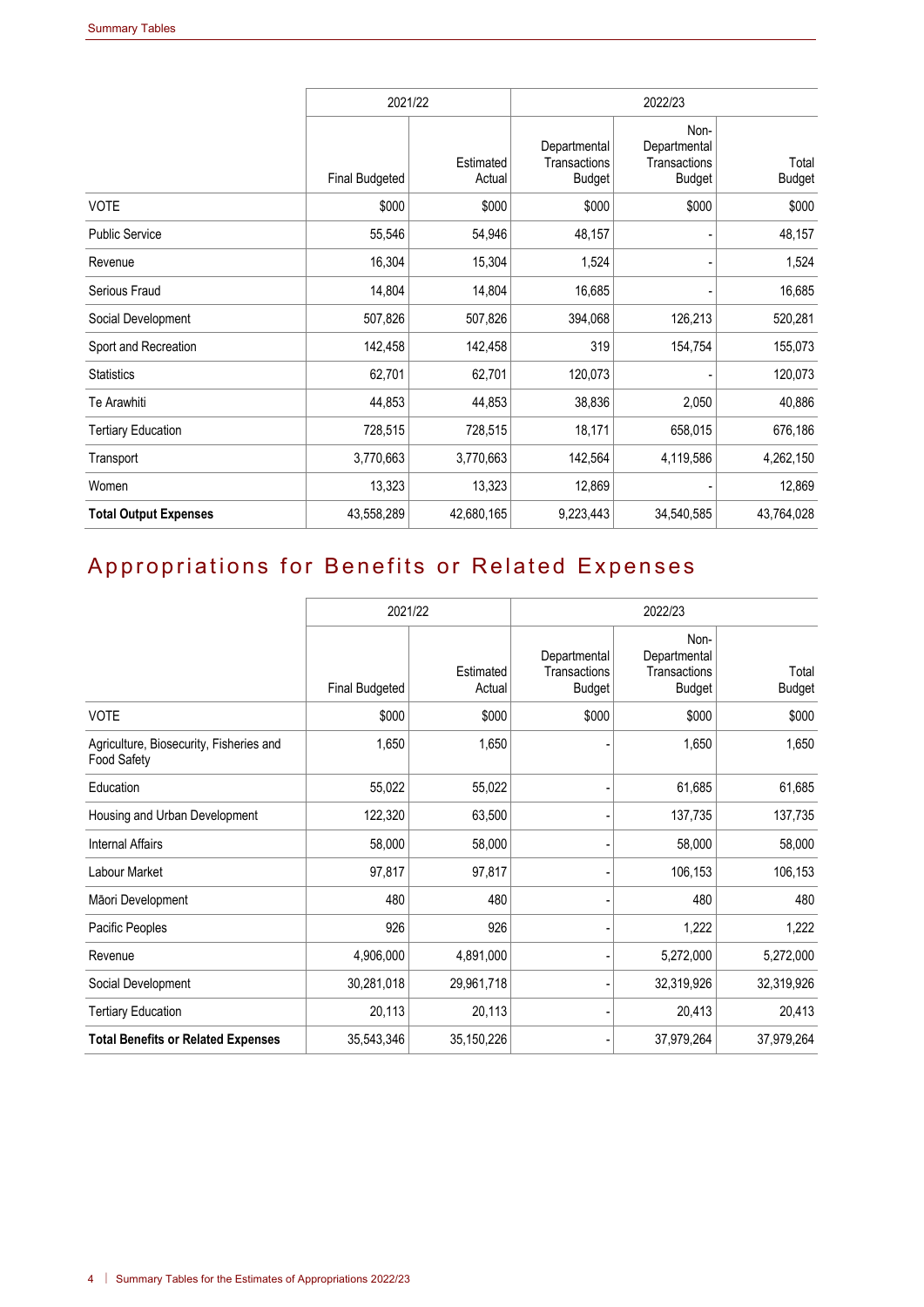# Appropriations for Borrowing Expenses

|                                 |                | 2021/22             | 2022/23                                       |                                                |                        |  |
|---------------------------------|----------------|---------------------|-----------------------------------------------|------------------------------------------------|------------------------|--|
|                                 | Final Budgeted | Estimated<br>Actual | Departmental<br>Transactions<br><b>Budget</b> | Non-<br>Departmental<br>Transactions<br>Budget | Total<br><b>Budget</b> |  |
| <b>VOTE</b>                     | \$000          | \$000               | \$000                                         | \$000                                          | \$000                  |  |
| Finance                         | 4,004,672      | 4,004,672           |                                               | 4,568,960                                      | 4,568,960              |  |
| Revenue                         | 8,400          | 8,400               |                                               | 8,400                                          | 8,400                  |  |
| <b>Total Borrowing Expenses</b> | 4,013,072      | 4,013,072           |                                               | 4,577,360                                      | 4,577,360              |  |

## Appropriations for Other Expenses

|                                                        |                       | 2021/22             | 2022/23                                       |                                                       |                        |  |
|--------------------------------------------------------|-----------------------|---------------------|-----------------------------------------------|-------------------------------------------------------|------------------------|--|
|                                                        | <b>Final Budgeted</b> | Estimated<br>Actual | Departmental<br>Transactions<br><b>Budget</b> | Non-<br>Departmental<br>Transactions<br><b>Budget</b> | Total<br><b>Budget</b> |  |
| <b>VOTE</b>                                            | \$000                 | \$000               | \$000                                         | \$000                                                 | \$000                  |  |
| Agriculture, Biosecurity, Fisheries and<br>Food Safety | 98,471                | 98,471              |                                               | 89,306                                                | 89,306                 |  |
| Arts, Culture and Heritage                             | 253,381               | 253,381             |                                               | 203,176                                               | 203,176                |  |
| Audit                                                  | 1,099                 | 1,099               | 1,099                                         |                                                       | 1,099                  |  |
| <b>Building and Construction</b>                       | 4,696                 | 3,659               |                                               | 7,684                                                 | 7,684                  |  |
| Business, Science and Innovation                       | 1,108,952             | 973,626             |                                               | 655,463                                               | 655,463                |  |
| Conservation                                           | 28,200                | 26,083              |                                               | 20,753                                                | 20,753                 |  |
| Corrections                                            | 7,200                 | 7,200               |                                               |                                                       |                        |  |
| Courts                                                 | 315,634               | 315,634             |                                               | 335,831                                               | 335,831                |  |
| Customs                                                | 23,741                | 23,741              |                                               | 16.080                                                | 16,080                 |  |
| Defence Force                                          | 107,188               | 107,188             |                                               | 69,028                                                | 69,028                 |  |
| Education                                              | 156,824               | 155,124             |                                               | 121,623                                               | 121,623                |  |
| Environment                                            | 2,522,679             | 1,684,866           |                                               | 2,297,882                                             | 2,297,882              |  |
| Finance                                                | 2,985,932             | 2,856,193           |                                               | 609,523                                               | 609,523                |  |
| Foreign Affairs                                        | 912,671               | 912,671             |                                               | 1,121,646                                             | 1,121,646              |  |
| Forestry                                               | 6,000                 | 6,000               |                                               | 2,563                                                 | 2,563                  |  |
| Health                                                 | 50,423                | 45,423              |                                               | 8,292                                                 | 8,292                  |  |
| Housing and Urban Development                          | 192,958               | 192,541             |                                               | 15,789                                                | 15,789                 |  |
| <b>Internal Affairs</b>                                | 297,591               | 287,981             |                                               | 72,276                                                | 72,276                 |  |
| Justice                                                | 34,156                | 19,414              |                                               | 14,156                                                | 14,156                 |  |
| Labour Market                                          | 9,009                 | 8,515               |                                               | 11,068                                                | 11,068                 |  |
| Lands                                                  | 101,636               | 46,636              |                                               | 100,645                                               | 100,645                |  |
| Māori Development                                      | 39,302                | 39,302              |                                               | 37,138                                                | 37,138                 |  |
| Ombudsmen                                              | 463                   | 463                 | 463                                           |                                                       | 463                    |  |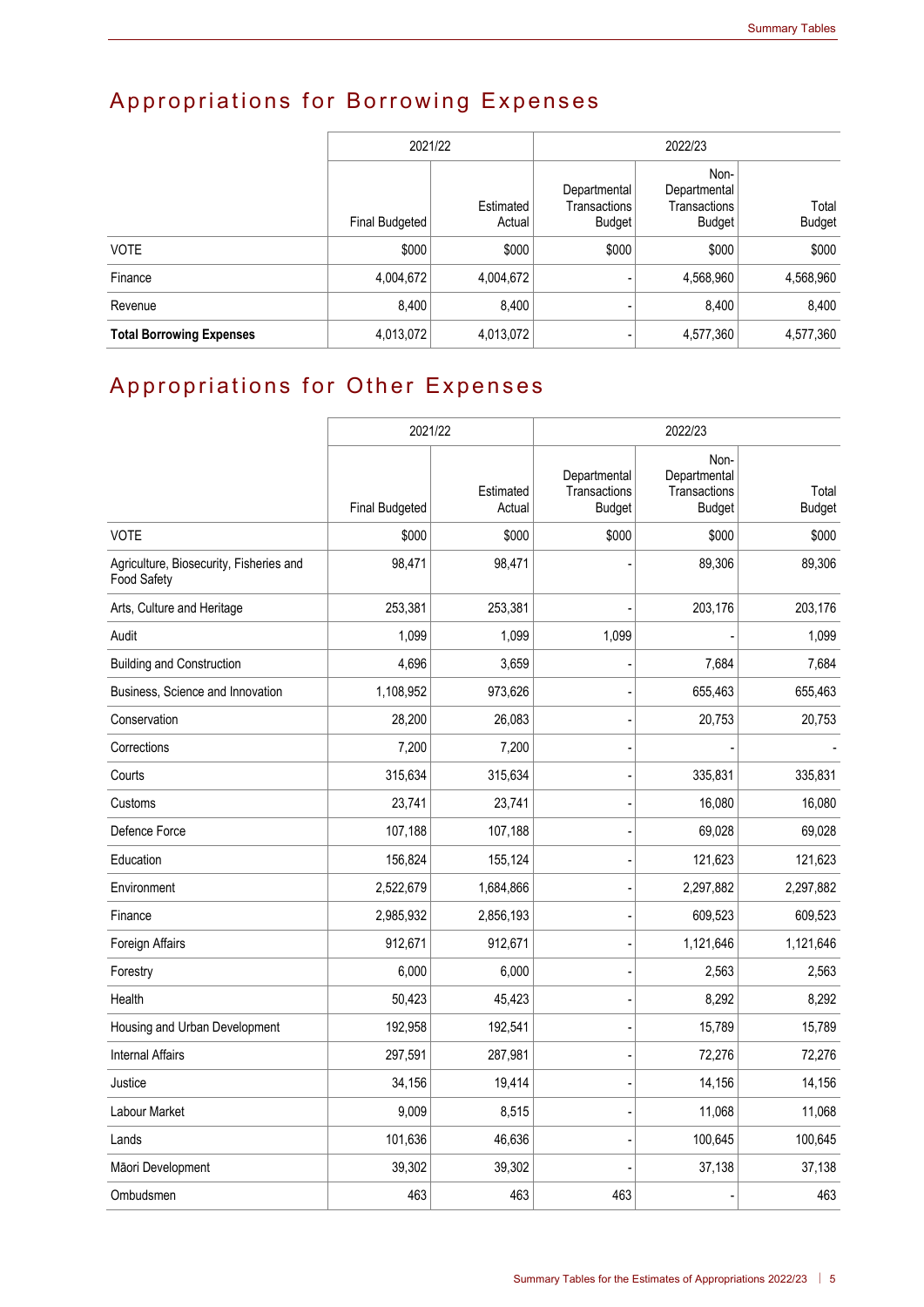|                                                   | 2021/22        |                     | 2022/23                                       |                                                       |                        |  |
|---------------------------------------------------|----------------|---------------------|-----------------------------------------------|-------------------------------------------------------|------------------------|--|
|                                                   | Final Budgeted | Estimated<br>Actual | Departmental<br>Transactions<br><b>Budget</b> | Non-<br>Departmental<br>Transactions<br><b>Budget</b> | Total<br><b>Budget</b> |  |
| <b>VOTE</b>                                       | \$000          | \$000               | \$000                                         | \$000                                                 | \$000                  |  |
| Pacific Peoples                                   | 2,750          | 2,750               |                                               | 3,000                                                 | 3,000                  |  |
| Parliamentary Commissioner for the<br>Environment | 343            | 343                 | 343                                           |                                                       | 343                    |  |
| <b>Parliamentary Service</b>                      | 105,569        | 105,569             |                                               | 97,042                                                | 97,042                 |  |
| Police                                            | 12,110         | 12,110              | 10                                            | 100                                                   | 110                    |  |
| Prime Minister and Cabinet                        | 12,963         | 11,545              |                                               | 7,581                                                 | 7,581                  |  |
| <b>Public Service</b>                             | 19,563         | 19,563              |                                               | 18,399                                                | 18,399                 |  |
| Revenue                                           | 15,374,798     | 14,740,798          | 24,000                                        | 11,534,525                                            | 11,558,525             |  |
| Social Development                                | 5,962,848      | 5,962,848           | 35,660                                        | 405,005                                               | 440,665                |  |
| Sport and Recreation                              | 4,294          | 4,294               |                                               | 4,294                                                 | 4,294                  |  |
| Te Arawhiti                                       | 412,271        | 412,271             |                                               | 367,617                                               | 367,617                |  |
| <b>Tertiary Education</b>                         | 1,000          | 1,000               |                                               | 387,135                                               | 387,135                |  |
| Transport                                         | 856,702        | 856,702             |                                               | 321,409                                               | 321,409                |  |
| <b>Total Other Expenses</b>                       | 32,023,417     | 30,195,004          | 61,575                                        | 18,956,029                                            | 19,017,604             |  |

## Appropriations for Capital Expenditure

|                                                        | 2021/22               |                     | 2022/23                                       |                                                       |                        |
|--------------------------------------------------------|-----------------------|---------------------|-----------------------------------------------|-------------------------------------------------------|------------------------|
|                                                        | <b>Final Budgeted</b> | Estimated<br>Actual | Departmental<br>Transactions<br><b>Budget</b> | Non-<br>Departmental<br>Transactions<br><b>Budget</b> | Total<br><b>Budget</b> |
| <b>VOTE</b>                                            | \$000                 | \$000               | \$000                                         | \$000                                                 | \$000                  |
| Agriculture, Biosecurity, Fisheries and<br>Food Safety | 37,219                | 37,219              | 61,298                                        |                                                       | 61,298                 |
| Arts, Culture and Heritage                             | 34,572                | 34,572              | 430                                           | 62,574                                                | 63,004                 |
| Attorney-General                                       | 1,512                 | 1,512               | 7,006                                         |                                                       | 7,006                  |
| Audit                                                  | 3,974                 | 3,974               | 4,257                                         |                                                       | 4,257                  |
| <b>Building and Construction</b>                       |                       |                     |                                               | 2,500                                                 | 2,500                  |
| Business, Science and Innovation                       | 567,358               | 499,134             | 72,978                                        | 229,678                                               | 302,656                |
| Conservation                                           | 49,890                | 49,890              | 49,662                                        | 6,521                                                 | 56,183                 |
| Corrections                                            | 436,428               | 436,428             | 405,077                                       |                                                       | 405,077                |
| Customs                                                | 21,158                | 21,158              | 21,054                                        |                                                       | 21,054                 |
| Defence                                                | 350                   | 150                 | 350                                           |                                                       | 350                    |
| Defence Force                                          | 1,347,730             | 1,347,730           | 1,564,126                                     |                                                       | 1,564,126              |
| Education                                              | 1,847,927             | 1,846,152           | 1,847,998                                     | 82,091                                                | 1,930,089              |
| <b>Education Review Office</b>                         | 1,191                 | 1,191               | 1,000                                         |                                                       | 1,000                  |
| Environment                                            | 3,168                 | 3,168               | 3,800                                         | 2,760                                                 | 6,560                  |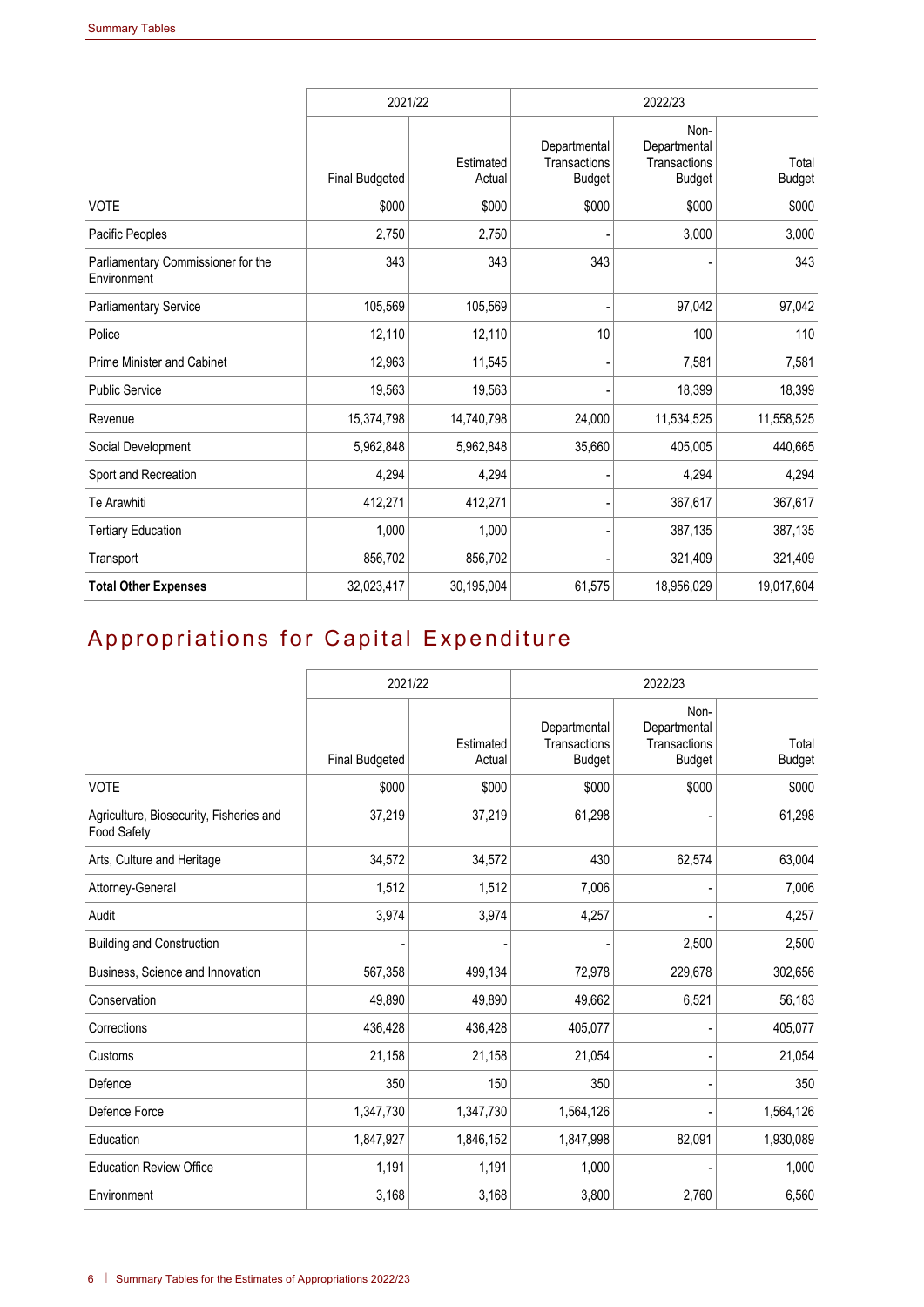|                                                   | 2021/22               |                     | 2022/23                                       |                                                       |                        |  |
|---------------------------------------------------|-----------------------|---------------------|-----------------------------------------------|-------------------------------------------------------|------------------------|--|
|                                                   | <b>Final Budgeted</b> | Estimated<br>Actual | Departmental<br>Transactions<br><b>Budget</b> | Non-<br>Departmental<br>Transactions<br><b>Budget</b> | Total<br><b>Budget</b> |  |
| <b>VOTE</b>                                       | \$000                 | \$000               | \$000                                         | \$000                                                 | \$000                  |  |
| Finance                                           | 5,351,521             | 5,326,521           | 5,985                                         | 2,988,079                                             | 2,994,064              |  |
| Foreign Affairs                                   | 86,008                | 78,923              | 63,863                                        | 62,700                                                | 126,563                |  |
| Forestry                                          |                       |                     |                                               | 12,600                                                | 12,600                 |  |
| Health                                            | 899,306               | 888,956             | 5,412                                         | 1,645,338                                             | 1,650,750              |  |
| Housing and Urban Development                     | 450,327               | 448,827             | 2,500                                         | 447,535                                               | 450,035                |  |
| <b>Internal Affairs</b>                           | 108,608               | 108,608             | 71,400                                        |                                                       | 71,400                 |  |
| Justice                                           | 101,488               | 101,488             | 90,230                                        |                                                       | 90,230                 |  |
| Labour Market                                     | 14,230                | 14,230              |                                               | 14,965                                                | 14,965                 |  |
| Lands                                             | 124,684               | 42,744              | 47,540                                        | 97,964                                                | 145,504                |  |
| Māori Development                                 | 2,070                 | 2,070               | 1,176                                         |                                                       | 1,176                  |  |
| Office of the Clerk                               | 2,550                 | 2,550               | 2,550                                         |                                                       | 2,550                  |  |
| Ombudsmen                                         | 568                   | 568                 | 3,035                                         |                                                       | 3,035                  |  |
| Oranga Tamariki                                   | 69,725                | 69,725              | 83,318                                        |                                                       | 83,318                 |  |
| Pacific Peoples                                   | 152                   | 152                 | 84                                            |                                                       | 84                     |  |
| Parliamentary Commissioner for the<br>Environment | 672                   | 672                 | 172                                           |                                                       | 172                    |  |
| <b>Parliamentary Counsel</b>                      | 1,180                 | 1,180               | 2,830                                         |                                                       | 2,830                  |  |
| <b>Parliamentary Service</b>                      | 42,483                | 42,483              | 12,115                                        | 33,132                                                | 45,247                 |  |
| Police                                            | 101,945               | 101,945             | 101,945                                       |                                                       | 101,945                |  |
| Prime Minister and Cabinet                        | 2,501                 | 1,700               | 308                                           |                                                       | 308                    |  |
| Public Service                                    | 808                   | 808                 | 100                                           |                                                       | 100                    |  |
| Revenue                                           | 1,540,165             | 1,540,165           | 52,700                                        | 652,000                                               | 704,700                |  |
| Serious Fraud                                     | 894                   | 894                 | 140                                           |                                                       | 140                    |  |
| Social Development                                | 2,070,635             | 1,997,635           | 155,341                                       | 2,147,096                                             | 2,302,437              |  |
| <b>Statistics</b>                                 | 30,100                | 30,100              | 12,810                                        |                                                       | 12,810                 |  |
| <b>Tertiary Education</b>                         | 75,597                | 75,597              |                                               | 54,876                                                | 54,876                 |  |
| Transport                                         | 3,948,086             | 3,948,086           | 250                                           | 4,419,383                                             | 4,419,633              |  |
| Women                                             | 200                   | 200                 | 120                                           |                                                       | 120                    |  |
| <b>Total Capital Expenditure</b>                  | 19,378,980            | 19,109,105          | 4,754,960                                     | 12,961,792                                            | 17,716,752             |  |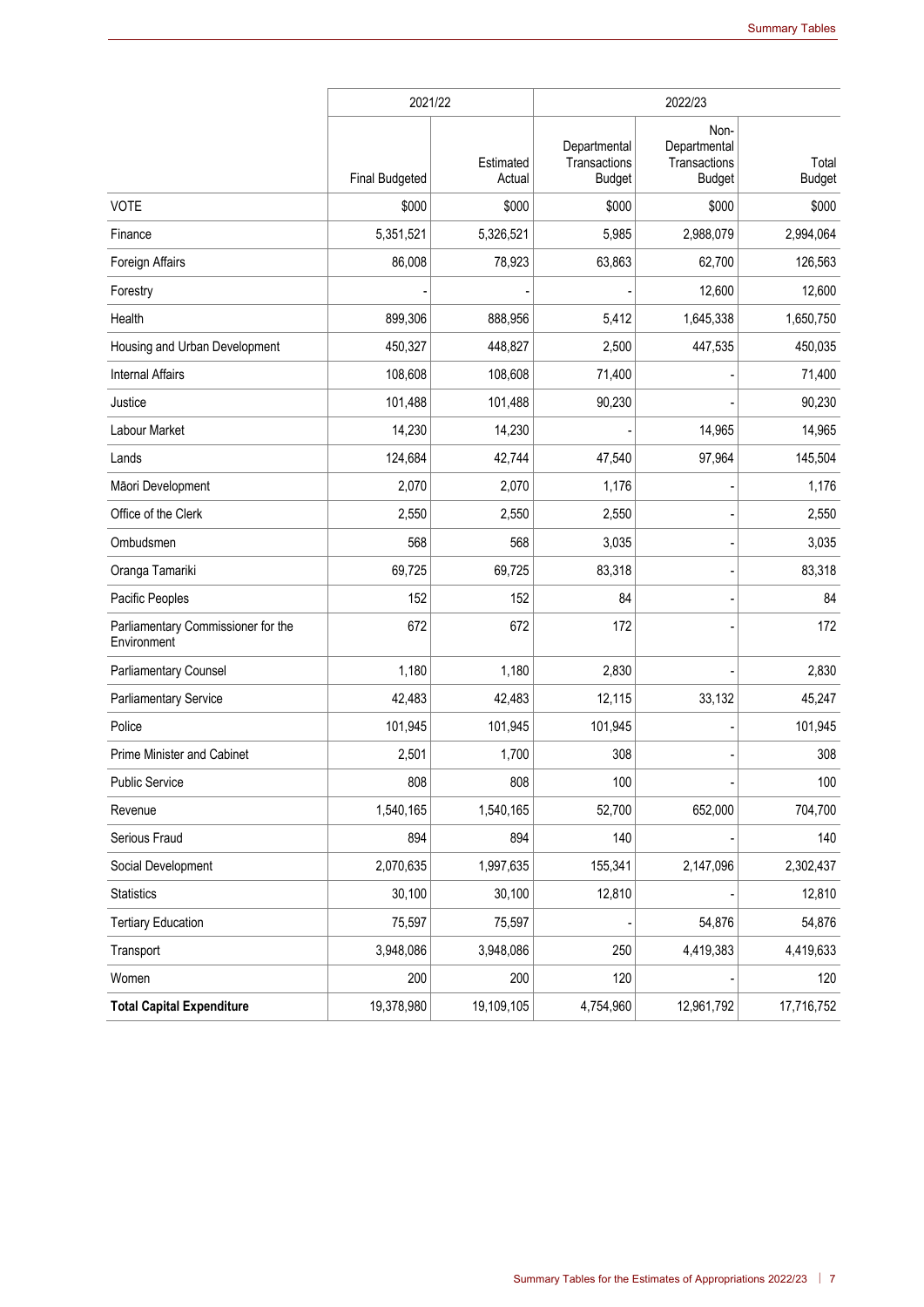#### Appropriations for Intelligence and Security Department Expenses and Capital Expenditure

|                                                                                                        |                | 2021/22             | 2022/23                                       |                                                |                        |
|--------------------------------------------------------------------------------------------------------|----------------|---------------------|-----------------------------------------------|------------------------------------------------|------------------------|
|                                                                                                        | Final Budgeted | Estimated<br>Actual | Departmental<br><b>Transactions</b><br>Budget | Non-<br>Departmental<br>Transactions<br>Budget | Total<br><b>Budget</b> |
| <b>VOTE</b>                                                                                            | \$000          | \$000               | \$000                                         | \$000                                          | \$000                  |
| Communications Security and Intelligence                                                               | 248,483        | 184,907             | 234.470                                       |                                                | 234,470                |
| Security Intelligence                                                                                  | 97,875         | 89,804              | 108.702                                       |                                                | 108,702                |
| <b>Total Intelligence and Security</b><br><b>Department Expenses and Capital</b><br><b>Expenditure</b> | 346,358        | 274.711             | 343.172                                       |                                                | 343,172                |

### Multi-Category Expenses and Capital Expenditure

|                                                        | 2021/22               |                     | 2022/23                                       |                                                       |                        |
|--------------------------------------------------------|-----------------------|---------------------|-----------------------------------------------|-------------------------------------------------------|------------------------|
|                                                        | <b>Final Budgeted</b> | Estimated<br>Actual | Departmental<br>Transactions<br><b>Budget</b> | Non-<br>Departmental<br>Transactions<br><b>Budget</b> | Total<br><b>Budget</b> |
| <b>VOTE</b>                                            | \$000                 | \$000               | \$000                                         | \$000                                                 | \$000                  |
| <b>Output Expenses</b>                                 |                       |                     |                                               |                                                       |                        |
| Agriculture, Biosecurity, Fisheries and<br>Food Safety | 874,710               | 874,710             | 833,646                                       | 67,991                                                | 901,637                |
| Arts, Culture and Heritage                             | 20,463                | 20,463              | 12,037                                        |                                                       | 12,037                 |
| Attorney-General                                       | 82,695                | 82,694              | 122,570                                       |                                                       | 122,570                |
| Audit                                                  | 19,305                | 19,305              | 18,878                                        |                                                       | 18,878                 |
| <b>Building and Construction</b>                       | 861,978               | 842,828             | 293,513                                       | 42,254                                                | 335,767                |
| Business, Science and Innovation                       | 998,653               | 970,376             | 110,823                                       | 873,954                                               | 984,777                |
| Conservation                                           | 34,886                | 33,616              | 15,191                                        | 33,673                                                | 48,864                 |
| Corrections                                            | 1,582,508             | 1,582,508           | 1,664,995                                     |                                                       | 1,664,995              |
| Courts                                                 | 586,418               | 585,118             | 616,022                                       |                                                       | 616,022                |
| Defence Force                                          | 699,754               | 699,754             | 588,728                                       |                                                       | 588,728                |
| Education                                              | 9,020,517             | 8,973,971           | 836,826                                       | 8,109,374                                             | 8,946,200              |
| Environment                                            | 61,387                | 61,387              | 5,906                                         | 127,017                                               | 132,923                |
| Finance                                                | 108,818               | 108,665             | 95,316                                        | 1,000                                                 | 96,316                 |
| Foreign Affairs                                        | 490,411               | 478,880             | 507,441                                       |                                                       | 507,441                |
| Forestry                                               | 119,965               | 119,965             | 76,200                                        | 36,275                                                | 112,475                |
| Health                                                 | 6,022,510             | 5,898,301           | 333,931                                       | 905,246                                               | 1,239,177              |
| Housing and Urban Development                          | 1,811,443             | 1,804,943           | 71,577                                        | 2,037,496                                             | 2,109,073              |
| <b>Internal Affairs</b>                                | 586,990               | 576,853             | 469,009                                       | 21,806                                                | 490,815                |
| Labour Market                                          | 528,213               | 527,313             | 488,159                                       |                                                       | 488,159                |
| Lands                                                  | 233,704               | 233,704             | 231,427                                       | 7,020                                                 | 238,447                |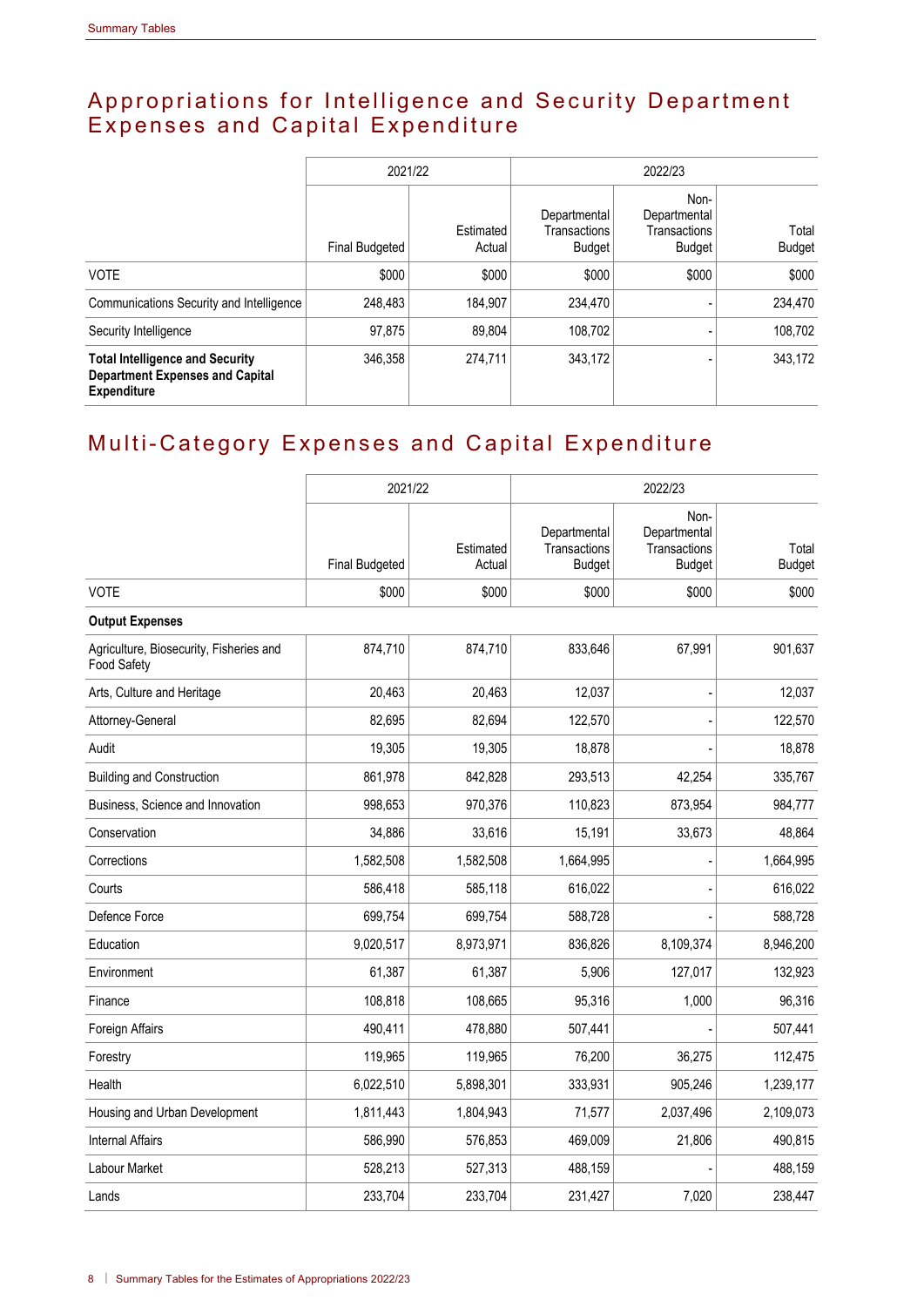|                                                        | 2021/22               |                     |                                               | 2022/23                                               |                        |  |
|--------------------------------------------------------|-----------------------|---------------------|-----------------------------------------------|-------------------------------------------------------|------------------------|--|
|                                                        | <b>Final Budgeted</b> | Estimated<br>Actual | Departmental<br>Transactions<br><b>Budget</b> | Non-<br>Departmental<br>Transactions<br><b>Budget</b> | Total<br><b>Budget</b> |  |
| <b>VOTE</b>                                            | \$000                 | \$000               | \$000                                         | \$000                                                 | \$000                  |  |
| Māori Development                                      | 131,912               | 131,912             | 1,365                                         |                                                       | 1,365                  |  |
| Oranga Tamariki                                        | 1,406,162             | 1,406,162           | 1,321,228                                     |                                                       | 1,321,228              |  |
| Pacific Peoples                                        | 34,671                | 34,671              | 45,561                                        |                                                       | 45,561                 |  |
| <b>Parliamentary Service</b>                           | 72,697                | 72,697              | 70,486                                        |                                                       | 70,486                 |  |
| Police                                                 | 1,874,206             | 1,874,206           | 1,882,015                                     |                                                       | 1,882,015              |  |
| Prime Minister and Cabinet                             | 90,369                | 83,417              | 84,255                                        |                                                       | 84,255                 |  |
| Revenue                                                | 622,805               | 600,605             | 721,857                                       |                                                       | 721,857                |  |
| Social Development                                     | 1,726,090             | 1,726,090           | 1,254,253                                     | 2,370,655                                             | 3,624,908              |  |
| <b>Statistics</b>                                      | 180,630               | 180,630             | 186,946                                       |                                                       | 186,946                |  |
| Te Arawhiti                                            | 14,677                | 14,677              | 10,850                                        | 1,670                                                 | 12,520                 |  |
| Justice                                                | 47,912                | 46,321              |                                               | 53,504                                                | 53,504                 |  |
| <b>Tertiary Education</b>                              | 2,728,651             | 2,728,651           |                                               | 2,880,363                                             | 2,880,363              |  |
| Transport                                              | 208,001               | 208,001             |                                               | 30,064                                                | 30,064                 |  |
| <b>Total Output Expenses</b>                           | 33,884,111            | 33,603,394          | 12,971,011                                    | 17,599,362                                            | 30,570,373             |  |
| <b>Other Expenses</b>                                  |                       |                     |                                               |                                                       |                        |  |
| Agriculture, Biosecurity, Fisheries and<br>Food Safety | 22,302                | 22,302              |                                               | 34,302                                                | 34,302                 |  |
| <b>Building and Construction</b>                       | 35,358                | 35,358              |                                               | 7,058                                                 | 7,058                  |  |
| Business, Science and Innovation                       | 406,626               | 310,797             |                                               | 285,914                                               | 285,914                |  |
| Conservation                                           | 4,589                 | 168                 |                                               | 4,519                                                 | 4,519                  |  |
| Defence                                                | 6,500                 | 3,000               |                                               | 2,000                                                 | 2,000                  |  |
| Environment                                            | 37,510                | 37,500              |                                               | 75,010                                                | 75,010                 |  |
| Finance                                                | 352,367               | 142,503             |                                               | 18,867                                                | 18,867                 |  |
| Forestry                                               | 49,593                | 49,593              |                                               | 52,749                                                | 52,749                 |  |
| Housing and Urban Development                          | 248,062               | 248,062             |                                               | 771,338                                               | 771,338                |  |
| <b>Internal Affairs</b>                                | 56,035                | 52,922              |                                               | 54,449                                                | 54,449                 |  |
| Justice                                                | 10,415                | 10,415              |                                               | 10,753                                                | 10,753                 |  |
| Lands                                                  | 111,933               | 111,933             |                                               | 27,885                                                | 27,885                 |  |
| Prime Minister and Cabinet                             | 24,907                | 20,761              |                                               | 6,593                                                 | 6,593                  |  |
| Social Development                                     | 373,614               | 373,614             |                                               | 199,561                                               | 199,561                |  |
| Te Arawhiti                                            | 1,215                 | 1,215               |                                               |                                                       |                        |  |
| <b>Tertiary Education</b>                              | 521,344               | 474,353             |                                               |                                                       |                        |  |
| Transport                                              | 92,853                | 92,853              |                                               | 158,310                                               | 158,310                |  |
| <b>Total Other Expenses</b>                            | 2,355,223             | 1,987,349           |                                               | 1,709,308                                             | 1,709,308              |  |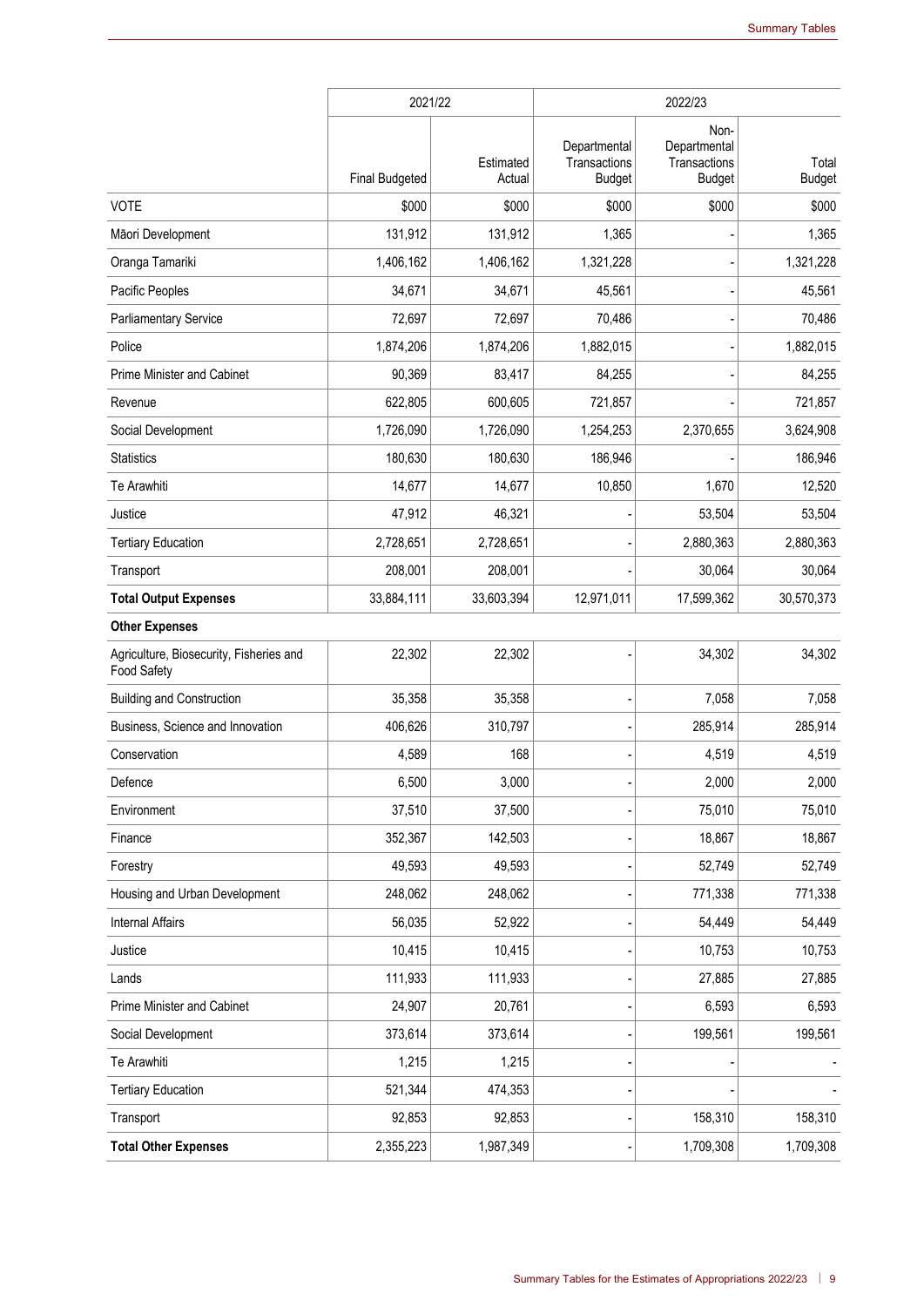|                                                                              | 2021/22               |                     | 2022/23                                       |                                                       |                        |
|------------------------------------------------------------------------------|-----------------------|---------------------|-----------------------------------------------|-------------------------------------------------------|------------------------|
|                                                                              | <b>Final Budgeted</b> | Estimated<br>Actual | Departmental<br>Transactions<br><b>Budget</b> | Non-<br>Departmental<br>Transactions<br><b>Budget</b> | Total<br><b>Budget</b> |
| <b>VOTE</b>                                                                  | \$000                 | \$000               | \$000                                         | \$000                                                 | \$000                  |
| <b>Capital Expenditure</b>                                                   |                       |                     |                                               |                                                       |                        |
| <b>Building and Construction</b>                                             | 39,117                | 39,117              |                                               | 1,950                                                 | 1,950                  |
| Business, Science and Innovation                                             | 144,895               | 50,316              |                                               | 156,309                                               | 156,309                |
| Conservation                                                                 | 7,917                 | 1,336               |                                               | 3,039                                                 | 3,039                  |
| Defence                                                                      | 1,082,376             | 846,572             |                                               | 1,150,069                                             | 1,150,069              |
| Finance                                                                      | 108,763               | 102,849             |                                               | 28,302                                                | 28,302                 |
| Forestry                                                                     | 8,500                 | 8,500               |                                               |                                                       |                        |
| Housing and Urban Development                                                | 221,300               | 221,300             |                                               | 414,991                                               | 414,991                |
| <b>Internal Affairs</b>                                                      | 3,829                 | 3,679               |                                               | 5,919                                                 | 5,919                  |
| Lands                                                                        | 22,251                | 22,251              |                                               | 6,250                                                 | 6,250                  |
| <b>Prime Minister and Cabinet</b>                                            | 6,142                 | 4,452               |                                               | 550                                                   | 550                    |
| Social Development                                                           | 3,775                 | 3,775               |                                               | 46,914                                                | 46,914                 |
| Transport                                                                    | 53,089                | 53,089              |                                               | 38,497                                                | 38,497                 |
| <b>Total Capital Expenditure</b>                                             | 1,701,954             | 1,357,236           |                                               | 1,852,790                                             | 1,852,790              |
| <b>Total Multi-Category Expenses and</b><br><b>Capital Expenditure (MCA)</b> | 37,941,288            | 36,947,979          | 12,971,011                                    | 21,161,460                                            | 34,132,471             |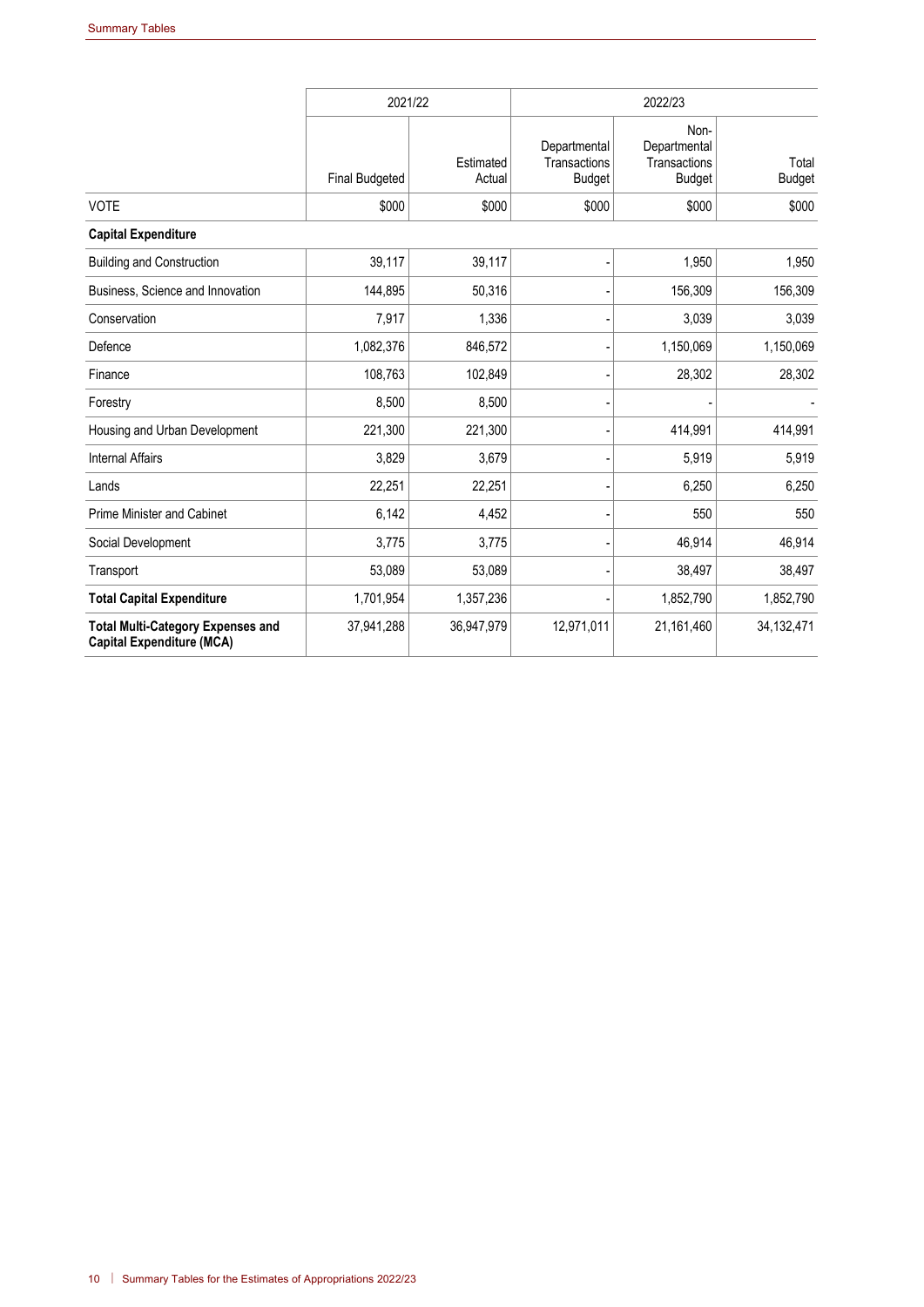# Total Appropriations for Each Vote

|                                                        | 2021/22               |                     |                                               | 2022/23                                               |                        |
|--------------------------------------------------------|-----------------------|---------------------|-----------------------------------------------|-------------------------------------------------------|------------------------|
|                                                        | <b>Final Budgeted</b> | Estimated<br>Actual | Departmental<br>Transactions<br><b>Budget</b> | Non-<br>Departmental<br>Transactions<br><b>Budget</b> | Total<br><b>Budget</b> |
| <b>VOTE</b>                                            | \$000                 | \$000               | \$000                                         | \$000                                                 | \$000                  |
| Agriculture, Biosecurity, Fisheries and<br>Food Safety | 1,050,882             | 1,050,882           | 897,501                                       | 207,444                                               | 1,104,945              |
| Arts, Culture and Heritage                             | 666,580               | 666,580             | 62,145                                        | 578,578                                               | 640,723                |
| Attorney-General                                       | 84,207                | 84,206              | 129,576                                       |                                                       | 129,576                |
| Audit                                                  | 124,161               | 124,161             | 129,760                                       |                                                       | 129,760                |
| <b>Building and Construction</b>                       | 1,016,486             | 990,809             | 362,631                                       | 61,446                                                | 424,077                |
| Business, Science and Innovation                       | 4,728,920             | 4,239,798           | 519,493                                       | 3,551,838                                             | 4,071,331              |
| Communications Security and Intelligence               | 248,483               | 184,907             | 234,470                                       |                                                       | 234,470                |
| Conservation                                           | 757,129               | 729,144             | 716,605                                       | 136,933                                               | 853,538                |
| Corrections                                            | 2,379,202             | 2,379,202           | 2,457,167                                     |                                                       | 2,457,167              |
| Courts                                                 | 902,052               | 900,752             | 616,022                                       | 335,831                                               | 951,853                |
| Customs                                                | 332,677               | 332,677             | 320,165                                       | 16,080                                                | 336,245                |
| Defence                                                | 1,116,410             | 873,067             | 25,890                                        | 1,152,069                                             | 1,177,959              |
| Defence Force                                          | 4,630,568             | 4,630,568           | 4,828,575                                     | 69,774                                                | 4,898,349              |
| Education                                              | 16,037,542            | 15,974,268          | 5,100,999                                     | 11,071,155                                            | 16, 172, 154           |
| <b>Education Review Office</b>                         | 37,298                | 37,298              | 38,795                                        |                                                       | 38,795                 |
| Environment                                            | 2,922,649             | 2,084,826           | 220,857                                       | 2,701,086                                             | 2,921,943              |
| Finance                                                | 12,995,976            | 12,602,815          | 126,898                                       | 8,239,264                                             | 8,366,162              |
| Foreign Affairs                                        | 1,578,328             | 1,559,712           | 571,324                                       | 1,219,016                                             | 1,790,340              |
| Forestry                                               | 184,058               | 184,058             | 76,200                                        | 104,187                                               | 180,387                |
| Health                                                 | 29,018,868            | 28,713,825          | 339,343                                       | 23,670,136                                            | 24,009,479             |
| Housing and Urban Development                          | 3,986,954             | 3,364,397           | 74,077                                        | 4,502,740                                             | 4,576,817              |
| <b>Internal Affairs</b>                                | 1,246,722             | 1,223,005           | 654,042                                       | 225,651                                               | 879,693                |
| Justice                                                | 660,329               | 642,746             | 271,030                                       | 488,363                                               | 759,393                |
| Labour Market                                          | 2,679,678             | 2,673,254           | 573,116                                       | 2,228,403                                             | 2,801,519              |
| Lands                                                  | 621,815               | 484,875             | 304,537                                       | 239,764                                               | 544,301                |
| Māori Development                                      | 742,834               | 742,834             | 89,835                                        | 473,784                                               | 563,619                |
| Office of the Clerk                                    | 26,243                | 26,243              | 25,956                                        |                                                       | 25,956                 |
| Ombudsmen                                              | 43,127                | 43,127              | 54,291                                        |                                                       | 54,291                 |
| Oranga Tamariki                                        | 1,511,109             | 1,511,109           | 1,423,540                                     | 6,555                                                 | 1,430,095              |
| Pacific Peoples                                        | 68,194                | 68,194              | 45,645                                        | 30,940                                                | 76,585                 |
| Parliamentary Commissioner for the<br>Environment      | 4,778                 | 4,778               | 4,461                                         |                                                       | 4,461                  |
| <b>Parliamentary Counsel</b>                           | 24,723                | 24,723              | 27,187                                        |                                                       | 27,187                 |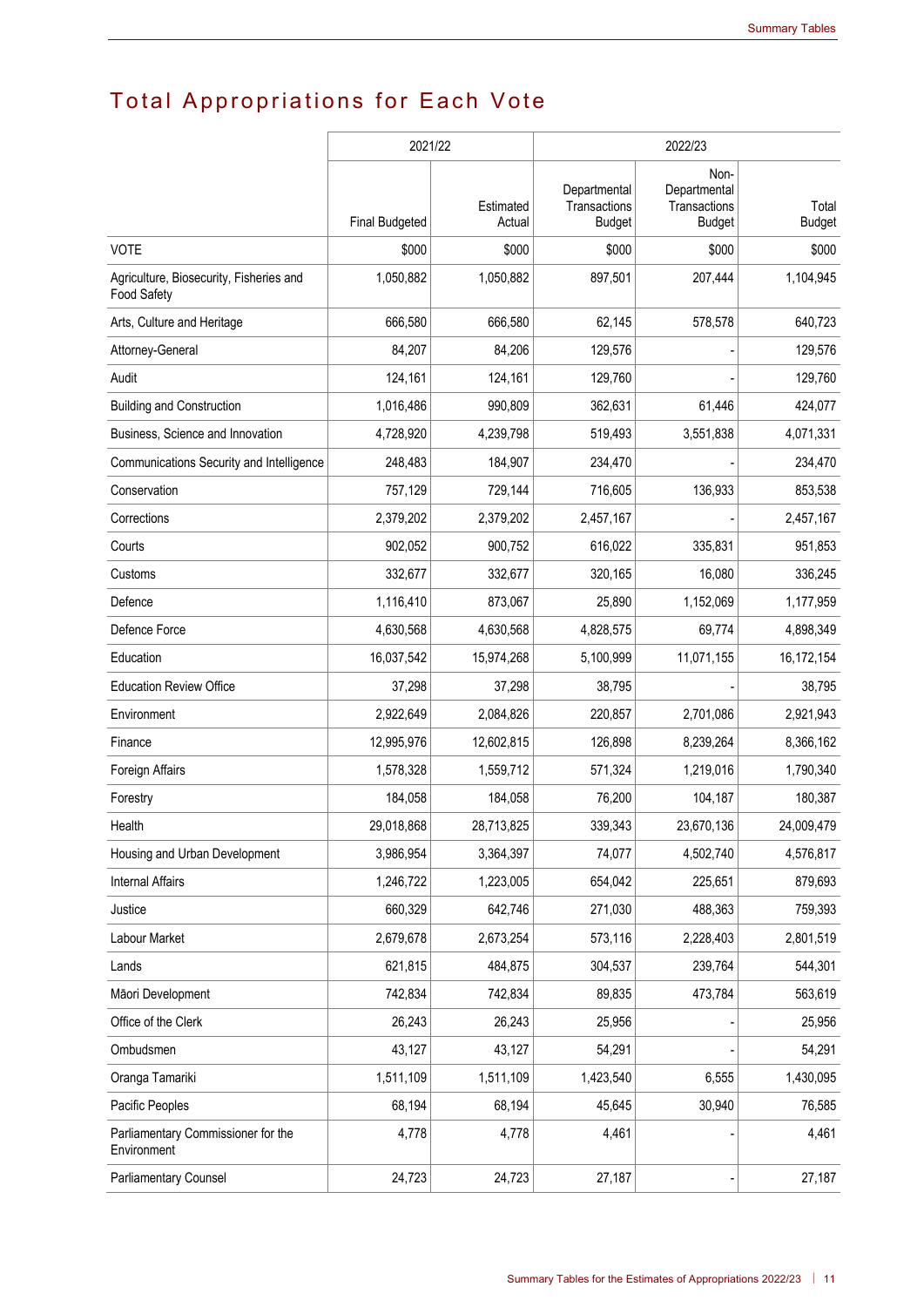|                                   | 2021/22               |                     | 2022/23                                       |                                                       |                        |
|-----------------------------------|-----------------------|---------------------|-----------------------------------------------|-------------------------------------------------------|------------------------|
|                                   | <b>Final Budgeted</b> | Estimated<br>Actual | Departmental<br>Transactions<br><b>Budget</b> | Non-<br>Departmental<br>Transactions<br><b>Budget</b> | Total<br><b>Budget</b> |
| <b>VOTE</b>                       | \$000                 | \$000               | \$000                                         | \$000                                                 | \$000                  |
| <b>Parliamentary Service</b>      | 221,123               | 221,123             | 82,775                                        | 130,174                                               | 212,949                |
| Pike River Re-entry               | 7,435                 | 7,435               |                                               |                                                       |                        |
| Police                            | 2,398,903             | 2,398,903           | 2,457,271                                     | 100                                                   | 2,457,371              |
| <b>Prime Minister and Cabinet</b> | 253,203               | 215,019             | 134,987                                       | 16,049                                                | 151,036                |
| <b>Public Service</b>             | 75,917                | 75,317              | 48,257                                        | 18,399                                                | 66,656                 |
| Revenue                           | 22,468,472            | 21,796,272          | 800,081                                       | 17,466,925                                            | 18,267,006             |
| Security Intelligence             | 97,875                | 89,804              | 108,702                                       |                                                       | 108,702                |
| Serious Fraud                     | 15,698                | 15,698              | 16,825                                        |                                                       | 16,825                 |
| Social Development                | 40,925,806            | 40,533,506          | 1,839,322                                     | 37,615,370                                            | 39,454,692             |
| Sport and Recreation              | 146,752               | 146,752             | 319                                           | 159,048                                               | 159,367                |
| Statistics                        | 273,431               | 273,431             | 319,829                                       |                                                       | 319,829                |
| Te Arawhiti                       | 473,016               | 473,016             | 49.686                                        | 371,337                                               | 421,023                |
| <b>Tertiary Education</b>         | 4,075,220             | 4,028,229           | 18,171                                        | 4,000,802                                             | 4,018,973              |
| Transport                         | 8,929,394             | 8,929,394           | 142,814                                       | 9,087,249                                             | 9,230,063              |
| Women                             | 13,523                | 13,523              | 12,989                                        |                                                       | 12,989                 |
| <b>Total Appropriations</b>       | 172,804,750           | 168,370,262         | 27,354,161                                    | 130,176,490                                           | 157,530,651            |

## Current Year Revenue-Dependent Appropriations

| Vote              | <b>Appropriation Title</b>          |
|-------------------|-------------------------------------|
| Audit             | <b>Audit and Assurance Services</b> |
| Education         | Services to Other Agencies          |
| Internal Affairs  | Contestable Services                |
| Revenue           | Services to Other Agencies          |
| <b>Statistics</b> | Services to Other Agencies          |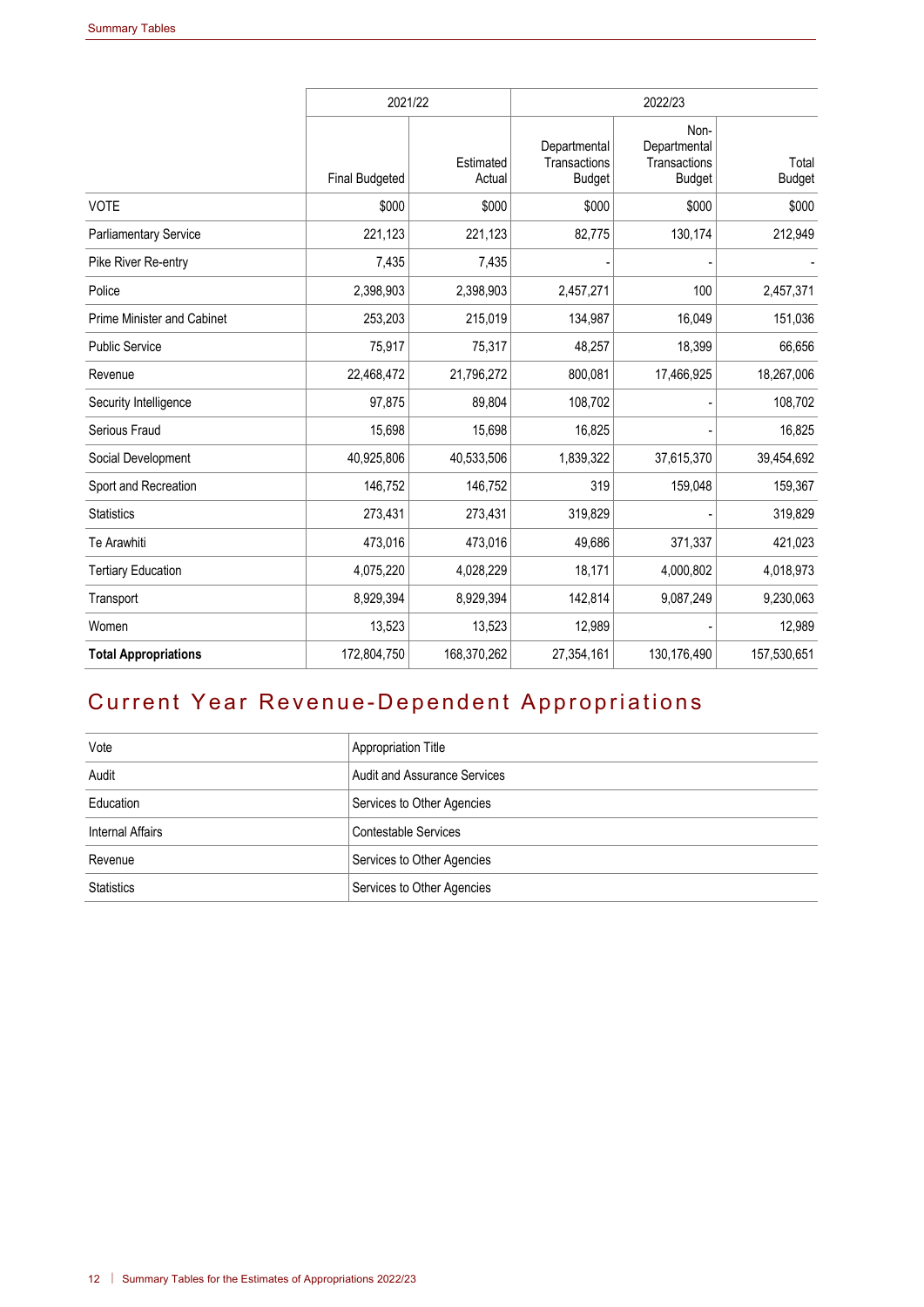#### Multi-Year Appropriations by Vote, Appropriation Type and Period

| Vote                                                          | Appropriation Type                                 | <b>Appropriation Title</b>                                                                                                          | Period      |                |  |
|---------------------------------------------------------------|----------------------------------------------------|-------------------------------------------------------------------------------------------------------------------------------------|-------------|----------------|--|
|                                                               |                                                    |                                                                                                                                     | Commences   | <b>Expires</b> |  |
| Agriculture, Biosecurity,<br><b>Fisheries and Food Safety</b> | Output expenses (non-departmental)                 | New Zealand Agricultural Greenhouse<br>Gas Research                                                                                 | 01 Oct 2019 | 30 Jun 2024    |  |
|                                                               | Other expenses (non-departmental)                  | Agriculture: Farm Advisor Scheme                                                                                                    | 01 Jul 2021 | 30 Jun 2026    |  |
|                                                               |                                                    | Agriculture: Integrated Farm Plan<br><b>Accelerator Fund</b>                                                                        | 01 Jul 2021 | 30 Jun 2026    |  |
|                                                               |                                                    | Global Research Alliance on Agricultural<br>Greenhouse Gases                                                                        | 01 Jul 2020 | 30 Jun 2024    |  |
|                                                               |                                                    | Sustainable Food and Fibre Futures                                                                                                  | 01 Oct 2019 | 30 Jun 2024    |  |
| Arts, Culture and Heritage                                    | Output expenses (departmental)                     | Cultural Diplomacy International<br>Programme                                                                                       | 01 Jul 2020 | 30 Jun 2025    |  |
|                                                               |                                                    | Establishment of New Public Media Entity                                                                                            | 01 Apr 2022 | 30 Jun 2024    |  |
|                                                               | Other expenses (non-departmental)                  | Earthquake-prone Heritage Buildings                                                                                                 | 01 Jul 2020 | 30 Jun 2024    |  |
|                                                               |                                                    | New Zealand Screen Production Grant -<br>New Zealand                                                                                | 01 Jul 2021 | 30 Jun 2025    |  |
|                                                               |                                                    | Regional Culture and Heritage Fund<br>(RCHF)                                                                                        | 01 Jul 2019 | 30 Jun 2023    |  |
|                                                               | Multi-category expenses and capital<br>expenditure | Policy Advice, Monitoring of Funded<br>Agencies and Ministerial Services                                                            | 01 Jul 2019 | 30 Jun 2024    |  |
| <b>Building and Construction</b>                              | Other expenses (non-departmental)                  | Residential Earthquake-Prone Buildings<br>Financial Assistance Scheme: Fair value<br>write down                                     | 01 Nov 2020 | 30 Jun 2025    |  |
|                                                               | Capital expenditure (non-departmental)             | Residential Earthquake-Prone Buildings<br>Financial Assistance Scheme: Loan<br>Scheme for Earthquake Prone Buildings                | 01 Mar 2020 | 30 Jun 2024    |  |
| Business, Science and<br>Innovation                           | Output expenses (departmental)                     | <b>Communications: Pacific Cyber Security</b><br>Initiatives                                                                        | 01 Jul 2020 | 30 Jun 2025    |  |
|                                                               |                                                    | Economic and Regional Development:<br>Operational support for Grants and<br>Crown investments                                       | 15 Sep 2020 | 30 Jun 2025    |  |
|                                                               |                                                    | Energy and Resources: Supporting<br>Decommissioning of Oil Fields                                                                   | 15 Mar 2021 | 30 Jun 2025    |  |
|                                                               | Output expenses (non-departmental)                 | Commerce and Consumer Affairs:<br>Regulation of Airport Services 2019-2024                                                          | 01 Jul 2019 | 30 Jun 2024    |  |
|                                                               |                                                    | Commerce and Consumer Affairs:<br>Regulation of Electricity Lines Services<br>2019-2024                                             | 01 Jul 2019 | 30 Jun 2024    |  |
|                                                               |                                                    | <b>Commerce and Consumer Affairs:</b><br>Regulation of Gas Pipelines Services<br>2019-2024                                          | 01 Jul 2019 | 30 Jun 2024    |  |
|                                                               |                                                    | Commerce and Consumer Affairs:<br>Review of Commerce Act Input<br>Methodologies for Economic Regulation<br>for the Period 2021-2024 | 01 Jul 2021 | 30 Jun 2024    |  |
|                                                               |                                                    | Communications: Regulation of<br>Telecommunications Services 2022-2025                                                              | 01 Jul 2022 | 30 Jun 2025    |  |
|                                                               |                                                    | Economic and Regional Development:<br><b>Auckland Pacific Skills</b>                                                                | 01 Dec 2020 | 30 Jun 2025    |  |
|                                                               |                                                    | Economic Development: Assistance with<br>Hosting of the 36th America's Cup                                                          | 01 Apr 2018 | 30 Jun 2022    |  |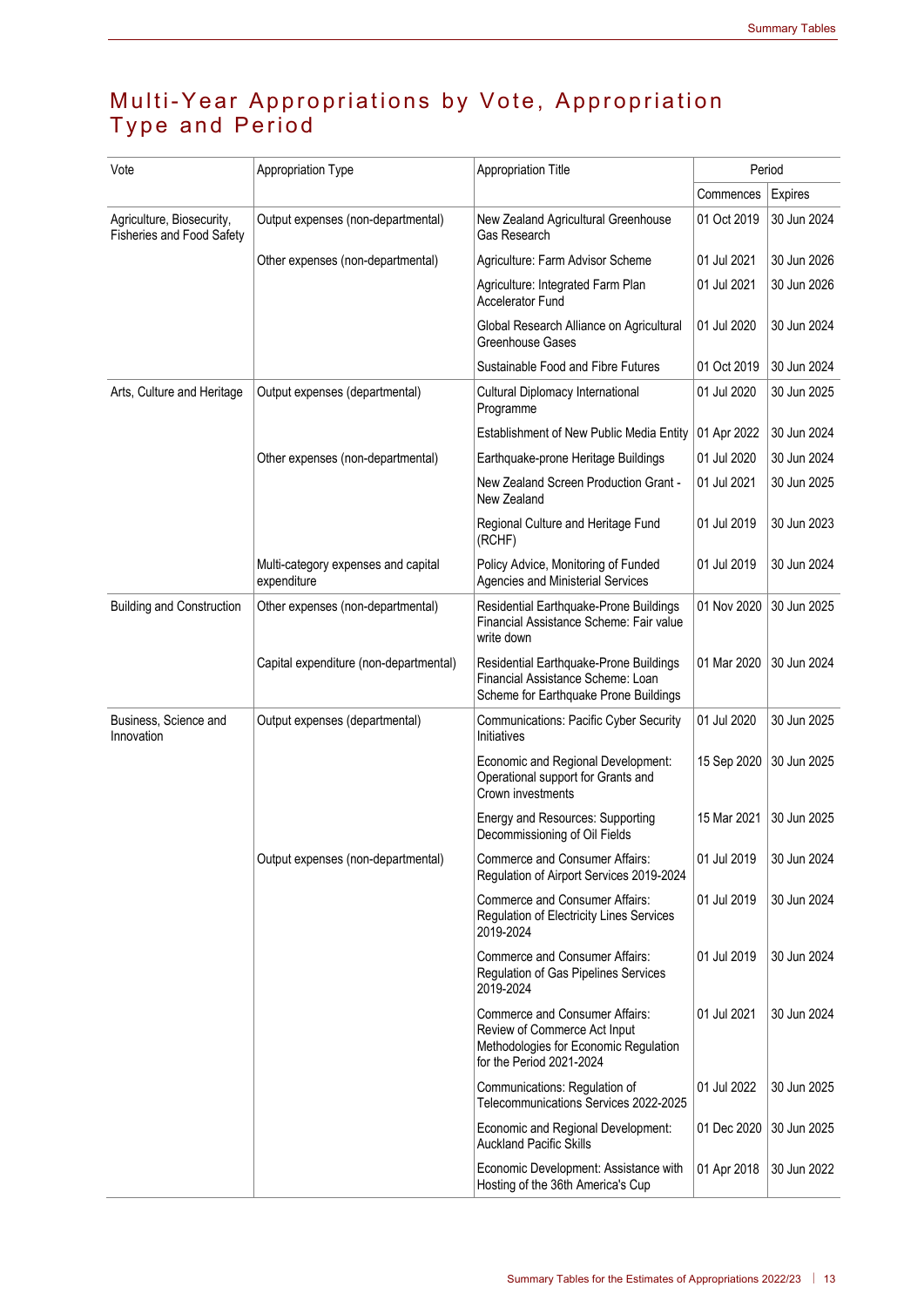| Vote | Appropriation Type                | <b>Appropriation Title</b>                                                                                          | Period      |             |
|------|-----------------------------------|---------------------------------------------------------------------------------------------------------------------|-------------|-------------|
|      |                                   |                                                                                                                     | Commences   | Expires     |
|      |                                   | Energy and Resources: Advice on Viable<br><b>Energy Storage Projects</b>                                            | 20 Jul 2020 | 30 Jun 2025 |
|      |                                   | Energy and Resources: Implementation<br>of the Grant Scheme for Warm, Dry<br>Homes                                  | 01 Jul 2018 | 30 Jun 2023 |
|      |                                   | Energy and Resources: Implementation<br>of the Grant Scheme for Warm, Dry<br>Homes 2022-2027                        | 01 Jul 2022 | 30 Jun 2027 |
|      |                                   | Energy and Resources: Management of<br>IEA Oil Stocks 2020-2024                                                     | 01 Apr 2020 | 30 Jun 2024 |
|      |                                   | Energy and Resources: Managing the<br>Security of New Zealand's Electricity<br>Supply 2017-2022                     | 01 Jul 2017 | 30 Jun 2022 |
|      |                                   | Energy and Resources: Managing the<br>Security of New Zealand's Electricity<br>Supply 2022-2027                     | 01 Jul 2022 | 30 Jun 2027 |
|      |                                   | Energy and Resources: Meeting Crown<br>Obligations                                                                  | 12 Apr 2021 | 30 Jun 2025 |
|      |                                   | <b>Enforcement of Telecommunications</b><br>Sector Fibre and Broadcasting<br><b>Transmission Service Regulation</b> | 01 Apr 2019 | 30 Jun 2022 |
|      |                                   | Research and Development Growth<br>Grants                                                                           | 01 Jul 2017 | 30 Jun 2022 |
|      |                                   | Research, Science and Innovation:<br><b>National Science Challenges</b>                                             | 01 Jul 2019 | 30 Jun 2024 |
|      |                                   | Targeted Business Research and<br>Development Funding                                                               | 01 Jul 2017 | 30 Jun 2022 |
|      |                                   | Transitional provision of mail services by<br>New Zealand Post                                                      | 01 Apr 2020 | 30 Jun 2024 |
|      | Other expenses (non-departmental) | Economic and Regional Development:<br>2023 FIFA Women's World Cup 2020-<br>2024                                     | 01 Jul 2020 | 30 Jun 2024 |
|      |                                   | Economic and Regional Development:<br>Major Events Development Fund 2022-<br>2027                                   | 01 Jul 2022 | 30 Jun 2027 |
|      |                                   | Economic and Regional Development:<br>Supporting Infrastructure Projects                                            | 01 Jul 2020 | 30 Jun 2025 |
|      |                                   | Economic Development: Major Events<br>Development Fund 2017-2022                                                    | 01 Jul 2017 | 30 Jun 2022 |
|      |                                   | Economic Development: New Zealand<br>Screen Production Grant - International<br>2021-2026                           | 01 Jul 2021 | 30 Jun 2026 |
|      |                                   | Energy and Resources: Accelerating<br>Energy Efficiency and Fuel Switching in<br>Industry 2021-2025                 | 01 Dec 2020 | 30 Jun 2025 |
|      |                                   | Energy and Resources: Accelerating<br>Energy Efficiency and Fuel Switching in<br>Industry 2022 - 2027               | 01 Jul 2022 | 30 Jun 2027 |
|      |                                   | Energy and Resources: Grant Scheme<br>for Warm, Dry Homes                                                           | 01 Jul 2018 | 30 Jun 2023 |
|      |                                   | Energy and Resources: Grant Scheme<br>for Warm, Dry Homes 2022-2027                                                 | 01 Jul 2022 | 30 Jun 2027 |
|      |                                   | Energy and Resources: Low Emission<br><b>Transport Fund Freight Decarbonisation</b><br>Grants 2022 - 2027           | 01 Jul 2022 | 30 Jun 2027 |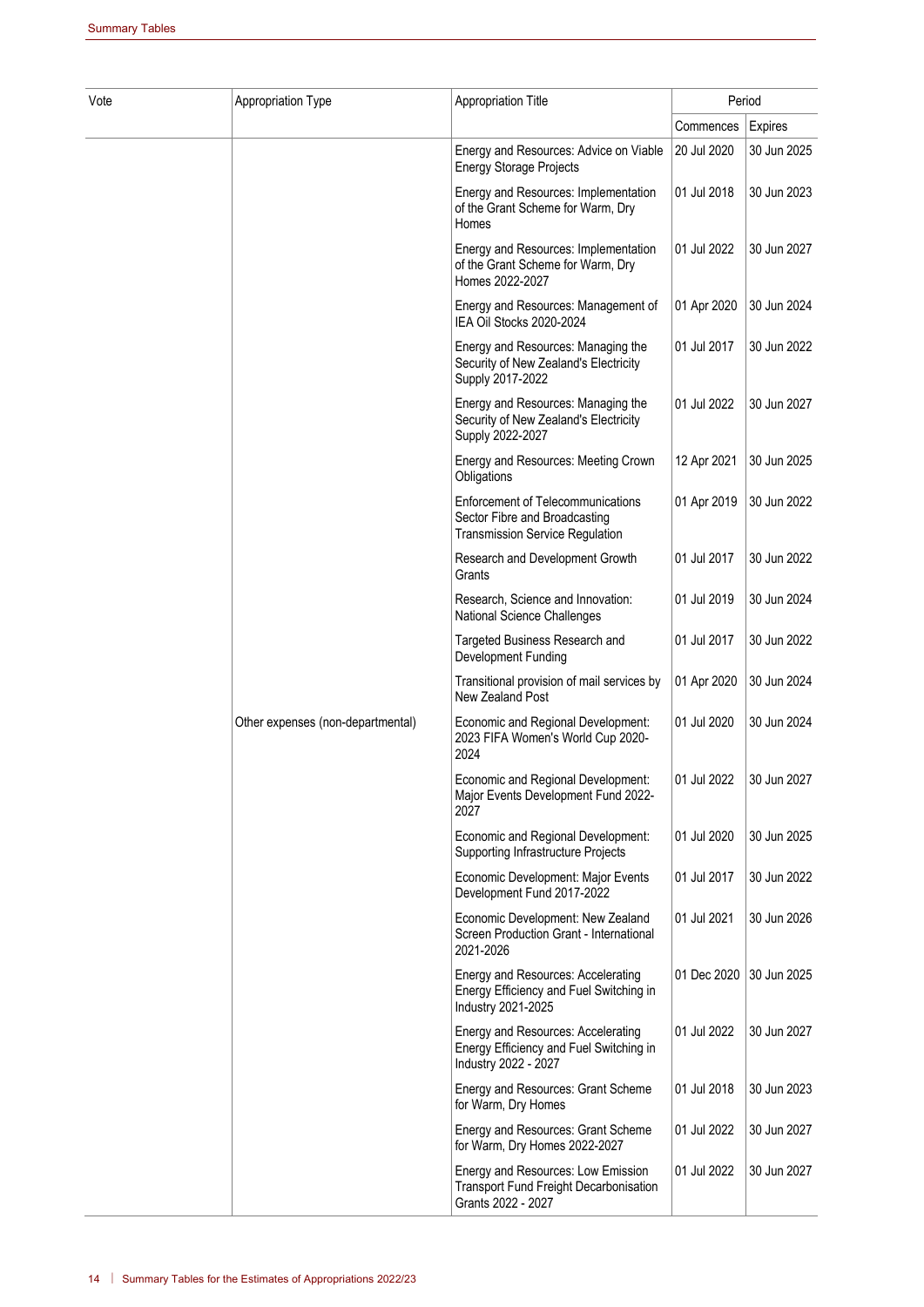| Vote         | Appropriation Type                     | Appropriation Title                                                                                                            | Period      |             |  |
|--------------|----------------------------------------|--------------------------------------------------------------------------------------------------------------------------------|-------------|-------------|--|
|              |                                        |                                                                                                                                | Commences   | Expires     |  |
|              |                                        | Energy and Resources: National New-<br>Energy Development Centre 2022-2026                                                     | 31 Oct 2021 | 30 Jun 2026 |  |
|              |                                        | Infrastructure: Telecommunications<br>Development Levy Funded Procurement -<br>Telecommunications Infrastructure<br>Investment | 01 Jul 2019 | 30 Jun 2022 |  |
|              |                                        | Research, Science and Innovation: In-<br>year payments fair value write-down and<br>impairment                                 | 01 Apr 2022 | 30 Jun 2026 |  |
|              |                                        | Sport and Recreation: 2023 FIFA<br>Women's World Cup                                                                           | 01 Feb 2022 | 30 Jun 2024 |  |
|              |                                        | Tourism: Recovery from COVID-19 2021-<br>2023                                                                                  | 01 Apr 2021 | 30 Jun 2023 |  |
|              | Capital expenditure (non-departmental) | Economic and Regional Development:<br>Infrastructure Capital Expenditure<br>Investment                                         | 01 Jul 2020 | 30 Jun 2025 |  |
|              |                                        | Economic and Regional Development:<br>Infrastructure Investment Provincial<br><b>Growth Fund Limited</b>                       | 01 Jul 2020 | 30 Jun 2025 |  |
|              |                                        | Economic and Regional Development:<br>Investment in Crown-owned Companies<br>for Infrastructure                                | 15 Mar 2021 | 30 Jun 2025 |  |
|              |                                        | Economic and Regional Development:<br>Investment in Crown-owned Companies<br>for Waste and Resource Recovery<br>Infrastructure | 15 Mar 2021 | 30 Jun 2025 |  |
|              |                                        | Research, Science and Innovation:<br>COVID-19: AgResearch Lincoln Facility<br>Development                                      | 01 Jul 2021 | 30 Jun 2023 |  |
|              |                                        | Research, Science and Innovation: In-<br>year payments loans                                                                   | 01 Apr 2022 | 30 Jun 2026 |  |
| Conservation | Output expenses (non-departmental)     | Kermadec Rangitāhua Ocean Sanctuary /<br>Te Kāhui o te Moana o Rangitāhua                                                      | 01 Jul 2022 | 30 Jun 2027 |  |
|              |                                        | Predator Free New Zealand                                                                                                      | 01 Jul 2020 | 30 Jun 2025 |  |
| Customs      | Output expenses (departmental)         | COVID-19 - Maritime Response                                                                                                   | 01 Sep 2020 | 30 Jun 2023 |  |
|              |                                        | <b>Traveller Declaration System</b><br>Development                                                                             | 01 Sep 2021 | 30 Jun 2025 |  |
| Environment  | Output expenses (non-departmental)     | Climate Emergency Response Fund -<br>Waste Initiatives                                                                         | 01 Jul 2022 | 30 Jun 2027 |  |
|              |                                        | <b>Community Environment Fund</b>                                                                                              | 01 Jul 2020 | 30 Jun 2025 |  |
|              |                                        | Fresh Start for Fresh Water: Rotorua<br>Te Arawa Lakes Programme                                                               | 01 Jul 2020 | 30 Jun 2025 |  |
|              |                                        | Freshwater Improvement Fund                                                                                                    | 01 Jul 2020 | 30 Jun 2025 |  |
|              |                                        | Kaipara Moana Remediation                                                                                                      | 01 Jul 2020 | 30 Jun 2025 |  |
|              |                                        | Supporting Equitable Transitions and<br>Climate Resilience for Māori                                                           | 01 Jul 2022 | 30 Jun 2026 |  |
|              |                                        | Te Mana o Te Wai                                                                                                               | 01 Jul 2020 | 30 Jun 2025 |  |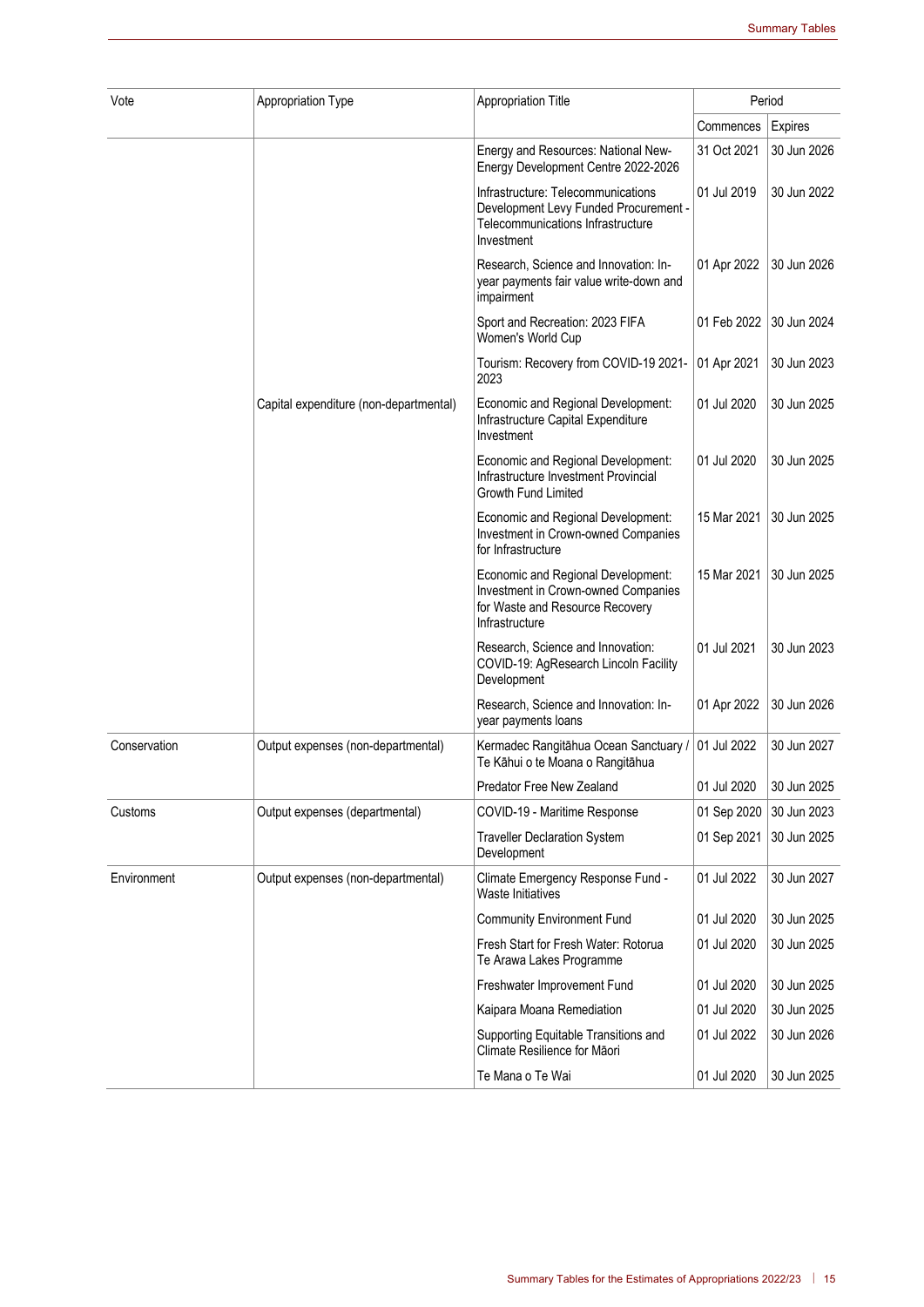| Vote              | Appropriation Type                                 | Appropriation Title                                                                          |                         | Period      |
|-------------------|----------------------------------------------------|----------------------------------------------------------------------------------------------|-------------------------|-------------|
|                   |                                                    |                                                                                              | Commences               | Expires     |
| Finance           | Other expenses (non-departmental)                  | Shovel Ready Project Funding - Crown<br><b>Infrastructure Partners</b>                       | 01 Aug 2020             | 30 Jun 2025 |
|                   |                                                    | Shovel Ready Project Funding - Ōtākaro<br>Limited                                            | 01 Aug 2020             | 30 Jun 2025 |
|                   | Capital expenditure (non-departmental)             | COVID-19: Loans to Air New Zealand                                                           | 23 Mar 2020             | 30 Jun 2024 |
|                   |                                                    | Crown Infrastructure Partners Limited -<br>Equity Injection                                  | 01 Jul 2022             | 30 Jun 2026 |
|                   |                                                    | Crown Infrastructure Partners Limited -<br>Equity Injection                                  | 09 Apr 2018             | 30 Jun 2022 |
|                   |                                                    | Crown Standby Loan Facility for Air<br>New Zealand                                           | 01 Mar 2022             | 30 Jun 2026 |
|                   |                                                    | Local Government Funding Agency<br><b>Liquidity Facility</b>                                 | 14 Apr 2022             | 30 Jun 2024 |
|                   |                                                    | New Zealand Green Investment Finance<br>Ltd - Equity Injections for Capital<br>Investments   | 12 Apr 2019             | 30 Jun 2023 |
|                   |                                                    | New Zealand Green Investment Finance<br>Ltd - Equity Injections for Operating<br>Expenditure | 12 Apr 2019             | 30 Jun 2023 |
|                   |                                                    | Participation in Dividend Reinvestment<br>Plans by the Mixed Ownership Model<br>Companies    | 01 Jul 2022             | 30 Jun 2027 |
|                   |                                                    | Participation in Dividend Reinvestment<br>Plans by the Mixed Ownership Model<br>Companies    | 14 Feb 2018             | 30 Jun 2022 |
|                   |                                                    | Venture Capital Fund                                                                         | 01 May 2020 30 Apr 2024 |             |
|                   | Multi-category expenses and capital<br>expenditure | Policy Advice and Financial Services                                                         | 01 Jul 2019             | 30 Jun 2024 |
|                   |                                                    | Earthquake Commission - On-Sold<br><b>Canterbury Properties</b>                              | 01 Sep 2019             | 30 Jun 2024 |
| Foreign Affairs   | Output expenses (departmental)                     | Hosting APEC 2021                                                                            | 01 Jul 2018             | 30 Jun 2022 |
|                   | Other expenses (non-departmental)                  | International Development Cooperation                                                        | 01 Jul 2021             | 30 Jun 2024 |
| Forestry          | Other expenses (non-departmental)                  | Forestry and Other Economic<br>Development, and Erosion Control                              | 01 Jul 2021             | 30 Jun 2026 |
|                   | Capital expenditure (non-departmental)             | Forestry: Capital investment in the<br>Crown's Forestry Assets                               | 01 Jul 2022             | 30 Jun 2027 |
| Health            | Capital expenditure (non-departmental)             | <b>Health Capital Envelope</b>                                                               | 01 Jul 2022             | 30 Jun 2026 |
|                   |                                                    | Health Capital Envelope 2020-2025                                                            | 01 Jul 2020             | 30 Jun 2025 |
|                   |                                                    | New Dunedin Hospital 2021-2026                                                               | 01 Nov 2021             | 30 Jun 2026 |
| Housing and Urban | Output expenses (non-departmental)                 | Affordable Housing Fund                                                                      | 01 Jul 2022             | 30 Jun 2027 |
| Development       |                                                    | He Kūkū ki te Kāinga - Increasing Māori<br><b>Housing Supply</b>                             | 01 Jul 2022             | 30 Jun 2025 |
|                   |                                                    | Infrastructure Investment to Progress<br>Urban Development                                   | 01 Aug 2020             | 30 Jun 2024 |
|                   |                                                    | KiwiBuild Housing                                                                            | 01 Oct 2018             | 30 Jun 2022 |
|                   |                                                    | Land for Housing Programme                                                                   | 01 Jul 2022             | 30 Jun 2027 |
|                   |                                                    | Operating the Buying off the Plans<br>Programme                                              | 01 Jul 2022             | 30 Jun 2027 |
|                   |                                                    | Operating the Land for Housing<br>Programme                                                  | 01 Jul 2022             | 30 Jun 2027 |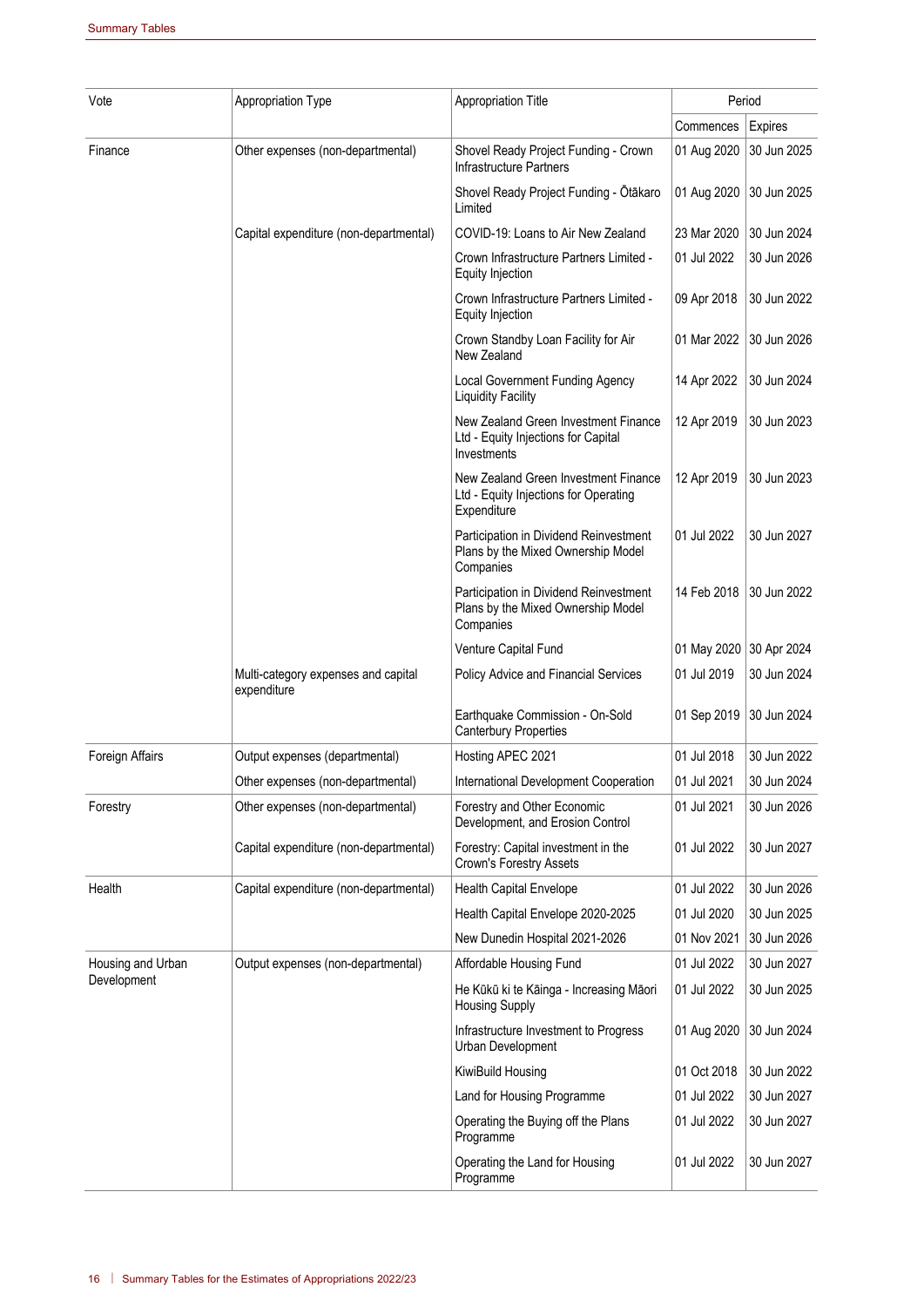| Vote                    | Appropriation Type                                 | <b>Appropriation Title</b>                                                                                                          | Period      |             |  |
|-------------------------|----------------------------------------------------|-------------------------------------------------------------------------------------------------------------------------------------|-------------|-------------|--|
|                         |                                                    |                                                                                                                                     | Commences   | Expires     |  |
|                         |                                                    | Progressing the Pipeline of Māori<br>Housing 2022 - 2025                                                                            | 01 Jul 2022 | 30 Jun 2025 |  |
|                         |                                                    | <b>Residential Development Supply</b>                                                                                               | 01 Sep 2020 | 30 Jun 2025 |  |
|                         | Other expenses (non-departmental)                  | Kāinga Ora Land Programme                                                                                                           | 01 Jul 2021 | 30 Jun 2026 |  |
|                         |                                                    | Land for Housing Operations                                                                                                         | 01 Jul 2021 | 30 Jun 2026 |  |
|                         |                                                    | Land for Housing Programme -<br>developers' loans - Fair value write down                                                           | 01 Sep 2021 | 30 Jun 2025 |  |
|                         |                                                    | Write down and write off of Progressive<br>Home Ownership Loans                                                                     | 01 Apr 2020 | 30 Jun 2024 |  |
|                         | Capital expenditure (non-departmental)             | Affordable Housing Fund - Capital<br>Funding                                                                                        | 01 Jul 2022 | 30 Jun 2027 |  |
|                         |                                                    | Housing Infrastructure Fund Loans                                                                                                   | 01 Oct 2018 | 30 Jun 2023 |  |
|                         |                                                    | Kāinga Ora - Homes and Communities<br><b>Standby Credit Facility</b>                                                                | 01 May 2020 | 30 Jun 2024 |  |
|                         |                                                    | Land for Housing Programme -<br>developers' loan payments                                                                           | 01 Sep 2021 | 30 Jun 2025 |  |
|                         |                                                    | Progressive Home Ownership -<br><b>Prepayment of Grants</b>                                                                         | 01 Jul 2020 | 30 Jun 2025 |  |
|                         |                                                    | Progressive Home Ownership Fund                                                                                                     | 01 Feb 2020 | 30 Jun 2024 |  |
|                         | Multi-category expenses and capital<br>expenditure | Housing Acceleration Fund                                                                                                           | 01 Jul 2021 | 30 Jun 2026 |  |
| <b>Internal Affairs</b> | Output expenses (departmental)                     | Digital Safety Initiatives for the Pacific                                                                                          | 01 Jul 2021 | 30 Jun 2026 |  |
|                         |                                                    | Royal Commission into Historical Abuse<br>in State Care and in the Care of Faith-<br>based Institutions - Operating Expenses        | 03 Jan 2019 | 30 Jun 2023 |  |
|                         |                                                    | Tāhuhu - Preserving the Nation's Memory                                                                                             | 01 Jul 2022 | 30 Jun 2027 |  |
|                         | Other expenses (non-departmental)                  | Royal Commission into Historical Abuse<br>in State Care and in the Care of Faith-<br>based Institutions - Commissioners' Fees       | 03 Jan 2019 | 30 Jun 2023 |  |
|                         |                                                    | Royal Commission into Historical Abuse<br>in State Care and in the Care of Faith-<br>based Institutions - Counselling Costs         | 03 Jan 2019 | 30 Jun 2023 |  |
|                         |                                                    | Royal Commission into Historical Abuse<br>in State Care and in the Care of Faith-<br>based Institutions - Legal Assistance<br>Costs | 14 Oct 2019 | 30 Jun 2023 |  |
|                         | Capital expenditure (non-departmental)             | Fire and Emergency New Zealand -<br>Rebuild and Upgrade of Fire Stations                                                            | 01 Jul 2020 | 30 Jun 2023 |  |
| Justice                 | Output expenses (departmental)                     | Crown Response to Wakatu Litigation<br>and Related Proceedings                                                                      | 28 Jul 2020 | 31 Jul 2021 |  |
| Labour Market           | Output expenses (departmental)                     | <b>Border Support Services</b>                                                                                                      | 01 Sep 2021 | 30 Jun 2025 |  |
| Lands                   | Output expenses (departmental)                     | <b>Hydrographic Surveying</b>                                                                                                       | 11 Jul 2021 | 30 Jun 2024 |  |
| Māori Development       | Output expenses (non-departmental)                 | He Huarahi Ki Te Whare (Home<br>Ownership Pathways)                                                                                 | 01 Jul 2017 | 30 Jun 2022 |  |
|                         |                                                    | Ko ngā Āheinga Whare mō te Māori  <br>Delivering Housing Opportunities for<br>Māori                                                 | 01 Jul 2022 | 30 Jun 2025 |  |
|                         |                                                    | Tahua Whanaketanga Hangarau Māori  <br>Māori Digital Technology Development<br>Fund                                                 | 01 Jul 2020 | 30 Jun 2024 |  |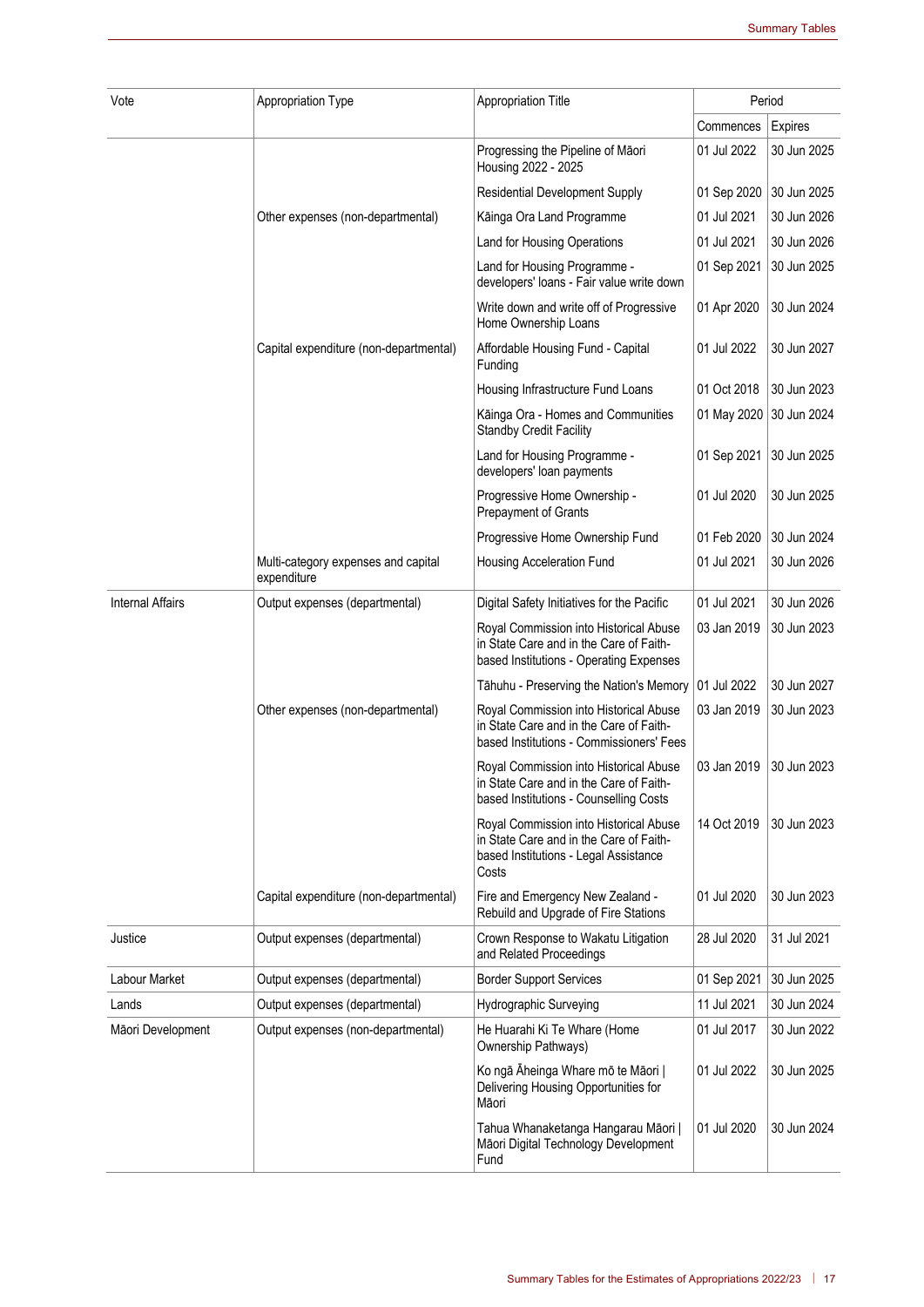| Vote                                   | Appropriation Type                                               | <b>Appropriation Title</b>                                                                                          | Period                                                                                                                                                                 |                            |
|----------------------------------------|------------------------------------------------------------------|---------------------------------------------------------------------------------------------------------------------|------------------------------------------------------------------------------------------------------------------------------------------------------------------------|----------------------------|
|                                        |                                                                  |                                                                                                                     | Commences                                                                                                                                                              | Expires                    |
| Office of the Clerk<br>Oranga Tamariki | Output expenses (departmental)<br>Output expenses (departmental) | Inter-parliamentary Relations<br>Evaluation and Auditing Expenses for the<br>Reducing Youth Reoffending Social Bond | 01 Jul 2020<br>01 Jul 2017                                                                                                                                             | 30 Jun 2023<br>30 Jun 2022 |
|                                        | Output expenses (non-departmental)                               | Pilot<br>Independent Advice on Oranga Tamariki                                                                      | 01 Feb 2021                                                                                                                                                            | 30 Jun 2023                |
|                                        |                                                                  | Reducing Youth Reoffending Social Bond                                                                              | 01 Jul 2017                                                                                                                                                            | 30 Jun 2022                |
|                                        |                                                                  | Pilot                                                                                                               |                                                                                                                                                                        |                            |
| Pacific Peoples                        | Multi-category expenses and capital<br>expenditure               | Policy Advice and Ministerial Servicing                                                                             | 01 Jul 2019                                                                                                                                                            | 30 Jun 2024                |
| <b>Parliamentary Service</b>           | Output expenses (departmental)                                   | Final and Other Ex-gratia Payments to<br>Staff                                                                      | 01 Oct 2020                                                                                                                                                            | 30 Sep 2023                |
|                                        | Output expenses (non-departmental)                               | Party and Member Support 53rd<br>Parliament - Te Paati Māori                                                        | This appropriation starts on<br>1st July 2021 and ends at<br>the close of polling day at<br>the next general election.                                                 |                            |
|                                        | Other expenses (non-departmental)                                | <b>Additional Support for Members</b>                                                                               | 01 Nov 2020                                                                                                                                                            | 31 Oct 2023                |
|                                        |                                                                  | Final and Other Contractual Payments to<br>Staff                                                                    | 01 Oct 2020                                                                                                                                                            | 30 Sep 2023                |
|                                        |                                                                  | Party and Member Support 53rd<br>Parliament - ACT                                                                   | This appropriation starts on<br>the day after polling day for<br>the 2020 general election<br>and ends at the close of<br>polling day at the next<br>general election. |                            |
|                                        |                                                                  | Party and Member Support 53rd<br>Parliament - Green                                                                 | This appropriation starts on<br>the day after polling day for<br>the 2020 general election<br>and ends at the close of<br>polling day at the next<br>general election. |                            |
|                                        |                                                                  | Party and Member Support 53rd<br>Parliament - Labour                                                                | This appropriation starts on<br>the day after polling day for<br>the 2020 general election<br>and ends at the close of<br>polling day at the next<br>general election. |                            |
|                                        |                                                                  | Party and Member Support 53rd<br>Parliament - National                                                              | This appropriation starts on<br>the day after polling day for<br>the 2020 general election<br>and ends at the close of<br>polling day at the next<br>general election. |                            |
|                                        |                                                                  | Party and Member Support 53rd<br>Parliament - Te Paati Māori                                                        | This appropriation starts on<br>1st July 2021 and ends at<br>the close of polling day at<br>the next general election.                                                 |                            |
|                                        | Capital expenditure (non-departmental)                           | Crown Asset Management                                                                                              | 01 Jul 2020                                                                                                                                                            | 30 Jun 2024                |
|                                        |                                                                  | <b>Future Accommodation Strategy</b>                                                                                | 16 Dec 2019                                                                                                                                                            | 30 Jun 2024                |
| Pike River Re-entry                    | Output expenses (departmental)                                   | Pike River Recovery                                                                                                 | 31 Jan 2018                                                                                                                                                            | 30 Jun 2022                |
| Police                                 | Other expenses (non-departmental)                                | Firearms Buyback                                                                                                    | 01 Jul 2020                                                                                                                                                            | 30 Jun 2022                |
| Revenue                                | Other expenses (departmental)                                    | Transformation                                                                                                      | 01 Jul 2017                                                                                                                                                            | 30 Jun 2022                |
| Social Development                     | Output expenses (departmental)                                   | <b>Historic Claims</b>                                                                                              | 01 Jul 2019                                                                                                                                                            | 30 Jun 2024                |
|                                        |                                                                  | <b>Historic Claims Resolution</b>                                                                                   | 01 Jul 2020                                                                                                                                                            | 30 Jun 2024                |
| <b>Statistics</b>                      | Output expenses (departmental)                                   | 2023 Census of Population and Dwellings 01 Jul 2019                                                                 |                                                                                                                                                                        | 30 Jun 2024                |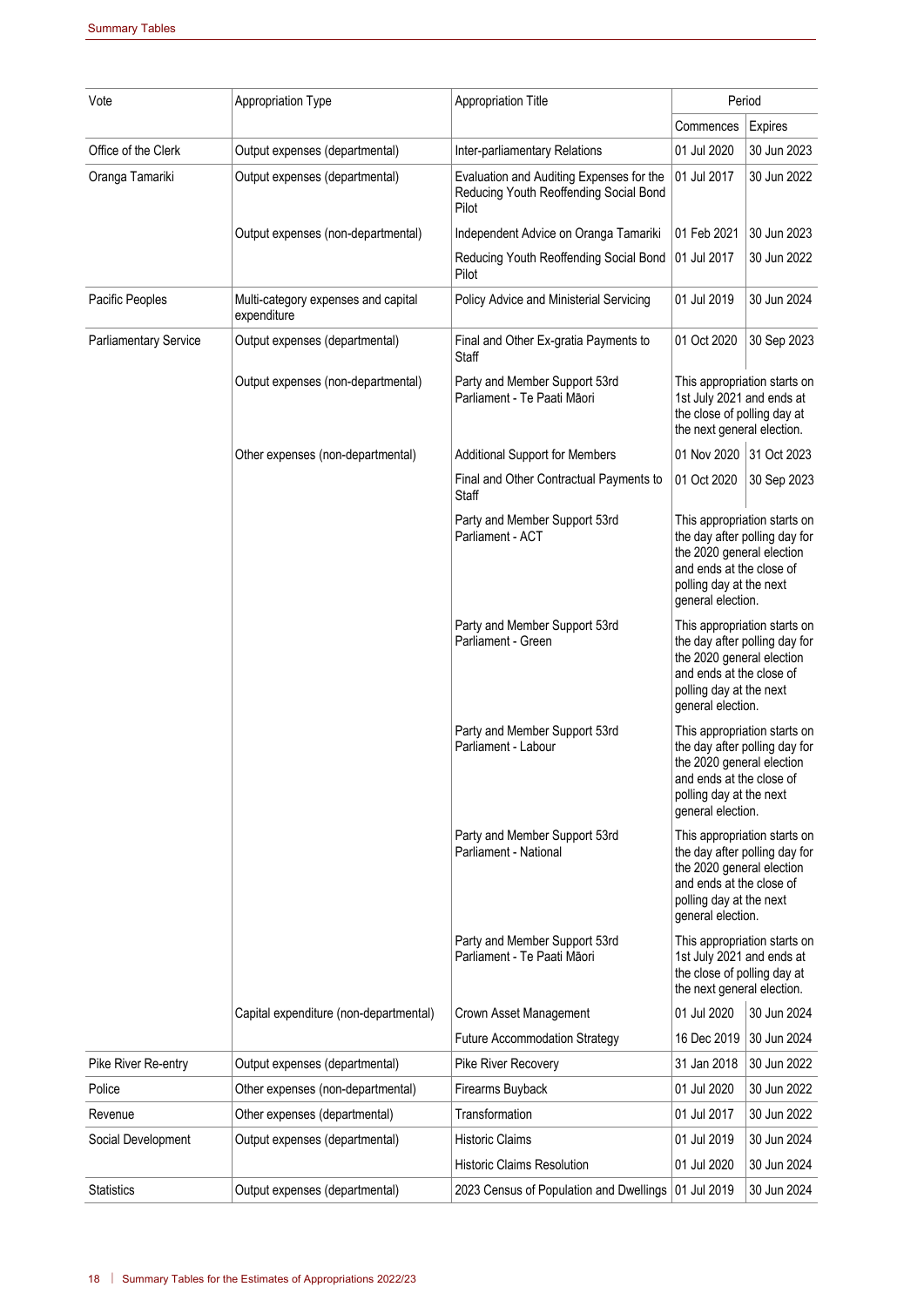| Vote        | Appropriation Type                     | Appropriation Title                                                                                                                    | Period                  |             |
|-------------|----------------------------------------|----------------------------------------------------------------------------------------------------------------------------------------|-------------------------|-------------|
|             |                                        |                                                                                                                                        | Commences               | Expires     |
| Te Arawhiti | Output expenses (departmental)         | Crown Response to Wakatū Litigation<br>and Related Proceedings                                                                         | 01 Jul 2021             | 30 Jun 2024 |
|             | Other expenses (non-departmental)      | Historical Treaty of Waitangi Settlements<br>2021 - 2025                                                                               | 30 Jun 2021             | 30 Jun 2025 |
|             |                                        | Historical Treaty of Waitangi Settlements<br>2022 - 2026                                                                               | 30 Jun 2022             | 30 Jun 2026 |
| Transport   | Output expenses (departmental)         | Auckland Light Rail Unit                                                                                                               | 01 May 2022             | 30 Jun 2025 |
|             | Output expenses (non-departmental)     | Clean Vehicle Discount Scheme -<br>Administration                                                                                      | 01 Jul 2022             | 30 Jun 2027 |
|             |                                        | Funding for Temporary Decreases in Fuel<br>Excise Duty, Road User Charges, Public<br>Transport Fares and Railway Track User<br>Charges | 11 Apr 2022             | 30 Jun 2023 |
|             |                                        | Protection of Transport Sector Agency<br><b>Core Functions</b>                                                                         | 01 Apr 2020             | 30 Jun 2024 |
|             |                                        | Protection of Waka Kotahi NZ Transport<br><b>Agency's Core Regulatory Functions</b>                                                    | 11 May 2020             | 30 Jun 2022 |
|             |                                        | Public Transport Bus Decarbonisation                                                                                                   | 01 Jul 2022             | 30 Jun 2027 |
|             |                                        | Rail - Grants                                                                                                                          | 01 Jul 2022             | 30 Jun 2027 |
|             |                                        | Rail - Maintaining an Electric Locomotive<br>Fleet                                                                                     | 01 Jul 2020             | 30 Jun 2025 |
|             |                                        | Rail - Maintenance and Renewal of the<br>Rail Network                                                                                  | 01 Jul 2022             | 30 Jun 2025 |
|             | Other expenses (non-departmental)      | Auckland City Rail Link - Operating                                                                                                    | 01 Jul 2020             | 30 Jun 2025 |
|             |                                        | Auckland City Rail Link Targeted<br>Hardship Fund                                                                                      | 01 Jul 2021             | 30 Jun 2025 |
|             |                                        | Automatic Dependent Surveillance-<br>Broadcast Transponders Rebate Scheme                                                              | 01 Aug 2019             | 30 Jun 2023 |
|             |                                        | Clean Car Discount - Administration                                                                                                    | 01 Jul 2021             | 30 Jun 2026 |
|             |                                        | Clean Vehicle Discount Scheme -<br>Rebates                                                                                             | 01 Jul 2022             | 30 Jun 2027 |
|             |                                        | Maintaining Essential Transport<br>Connectivity                                                                                        | 11 May 2020 30 Jun 2023 |             |
|             |                                        | Maintaining international air services                                                                                                 | 01 May 2021             | 30 Jun 2023 |
|             | Capital expenditure (non-departmental) | Auckland City Rail Link                                                                                                                | 01 Jul 2020             | 30 Jun 2025 |
|             |                                        | Capital Investment Package - Funding for<br>Crown assets                                                                               | 01 Jul 2022             | 30 Jun 2027 |
|             |                                        | Civil Aviation Authority - Capital Injection                                                                                           | 01 Jul 2021             | 30 Jun 2026 |
|             |                                        | COVID-19 - NLTF Borrowing Facility                                                                                                     | 11 May 2020             | 30 Jun 2022 |
|             |                                        | Housing Infrastructure Fund Loans                                                                                                      | 01 Jul 2018             | 30 Jun 2023 |
|             |                                        | Joint Venture Airports - Crown<br>Contribution                                                                                         | 01 Jul 2018             | 30 Jun 2023 |
|             |                                        | Loans to Essential Transport Operators                                                                                                 | 11 May 2020             | 30 Jun 2022 |
|             |                                        | National Land Transport Programme<br>Loan 2021 - 2024                                                                                  | 01 Dec 2021             | 30 Jun 2025 |
|             |                                        | Rail - New Zealand Railways Corporation<br>Equity Injection                                                                            | 01 Apr 2020             | 30 Jun 2024 |
|             |                                        | Regional State Highways                                                                                                                | 01 Jul 2020             | 30 Jun 2025 |
|             |                                        | Waka Kotahi NZ Transport Agency<br>Regulatory Loans                                                                                    | 01 Mar 2020             | 30 Jun 2024 |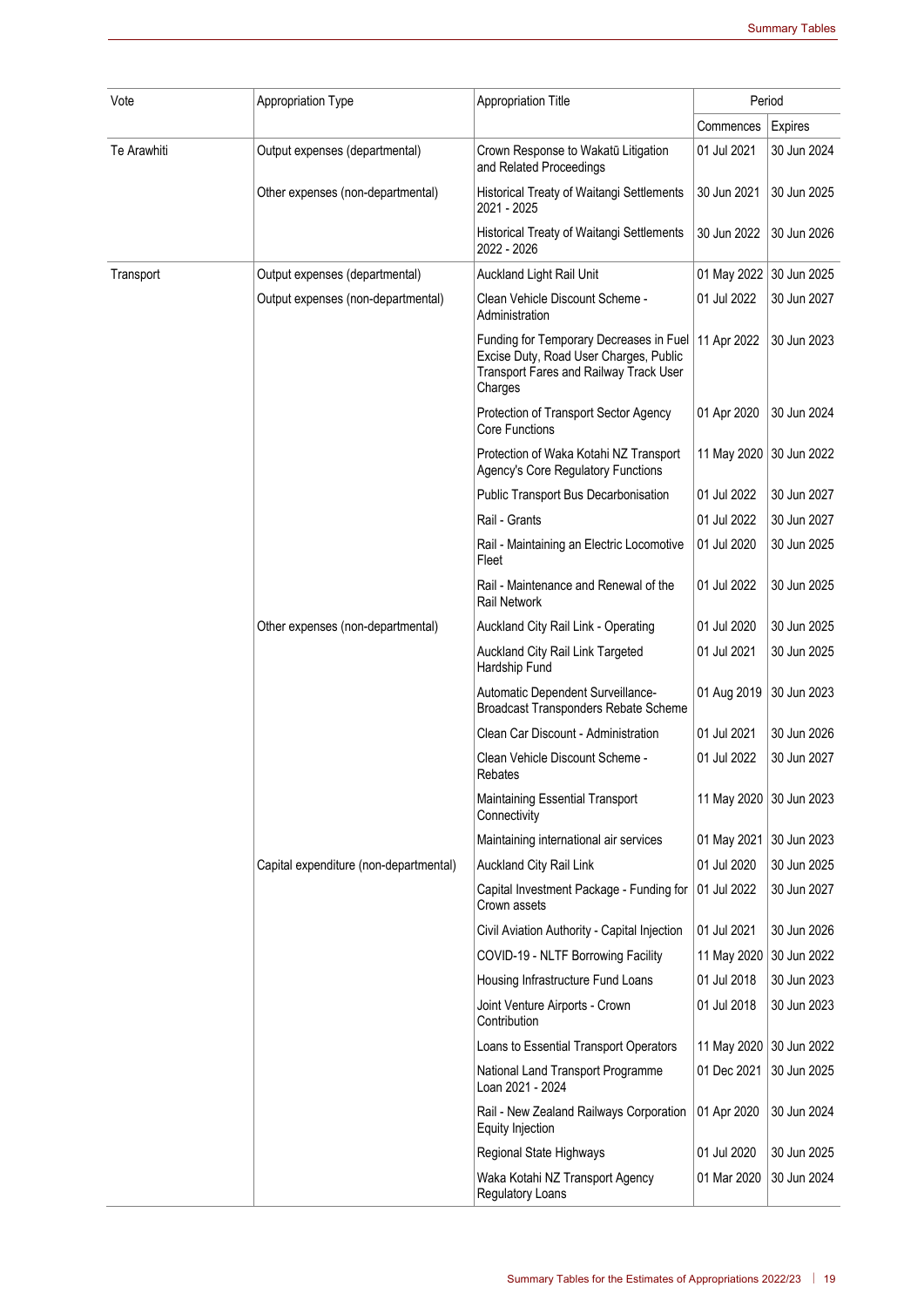# Capital Injections

|                                                                                                     | 2021/22               |                     | 2022/23               |
|-----------------------------------------------------------------------------------------------------|-----------------------|---------------------|-----------------------|
|                                                                                                     | <b>Final Budgeted</b> | Estimated<br>Actual | <b>Final Budgeted</b> |
| <b>DEPARTMENT</b>                                                                                   | \$000                 | \$000               | \$000                 |
| Business, Innovation and Employment, Ministry of (see Vote: Business, Science<br>and Innovation)    | 221,128               | 221,128             | 54,751                |
| Conservation, Department of (see Vote: Conservation)                                                | 72,498                | 72,498              | 15,320                |
| Controller and Auditor-General (see Vote: Audit)                                                    | 8,600                 | 8,600               | 7,604                 |
| Corrections, Department of (see Vote: Corrections)                                                  | 72,477                | 72,477              | 103,475               |
| Crown Law Office (see Vote: Attorney-General)                                                       |                       |                     | 6,200                 |
| Customs Service, New Zealand (see Vote: Customs)                                                    | 106,404               | 106,404             | 59,049                |
| Defence Force, New Zealand (see Vote: Defence Force)                                                | 229,535               | 229,535             | 914,870               |
| Education, Ministry of (see Vote: Education)                                                        | 1,087,941             | 1,087,941           | 861,992               |
| Environment, Ministry for the (see Vote: Environment)                                               | 2,698                 | 2,698               |                       |
| Foreign Affairs and Trade, Ministry of (see Vote: Foreign Affairs)                                  | 10,500                | 10,500              | 31,600                |
| Health, Ministry of (see Vote: Health)                                                              | 4,349                 | 4,349               | 943                   |
| Inland Revenue Department (see Vote: Revenue)                                                       | 122,560               | 122,560             | 2,700                 |
| Internal Affairs, Department of (see Vote: Internal Affairs)                                        | 93,221                | 93,221              | 106,653               |
| Justice, Ministry of (see Vote: Justice)                                                            | 5,215                 | 5,215               | 13,061                |
| Land Information New Zealand (see Vote: Lands)                                                      | 21,720                | 21,720              | 19,940                |
| Ombudsman, Office of the (see Vote: Ombudsmen)                                                      | 3,341                 | 3,341               | 1,781                 |
| Oranga Tamariki - Ministry for Children (see Vote: Oranga Tamariki)                                 | 77,681                | 77,681              | 67,318                |
| Parliamentary Service (see Vote: Parliamentary Service)                                             | 3,000                 | 3,000               | 10,125                |
| Police, New Zealand (see Vote: Police)                                                              | 18,412                | 18,412              | 43,619                |
| Primary Industries, Ministry for (see Vote: Agriculture, Biosecurity, Fisheries and<br>Food Safety) | 52,604                | 52,604              | 65,593                |
| Prime Minister and Cabinet, Department of the (see Vote: Prime Minister and<br>Cabinet)             | 1,151                 | 1,151               | 208                   |
| Social Development, Ministry of (see Vote: Social Development)                                      | 123,900               | 123,900             | 26,997                |
| Statistics New Zealand (see Vote: Statistics)                                                       | 14,052                | 14,052              | 17,136                |
| Te Puni Kōkiri - Ministry of Māori Development (see Vote: Māori Development)                        | 40                    | 40                  |                       |
| The Treasury (see Vote: Finance)                                                                    | 603                   | 603                 |                       |
| <b>Total Capital Injections</b>                                                                     | 2,353,630             | 2,353,630           | 2,430,935             |